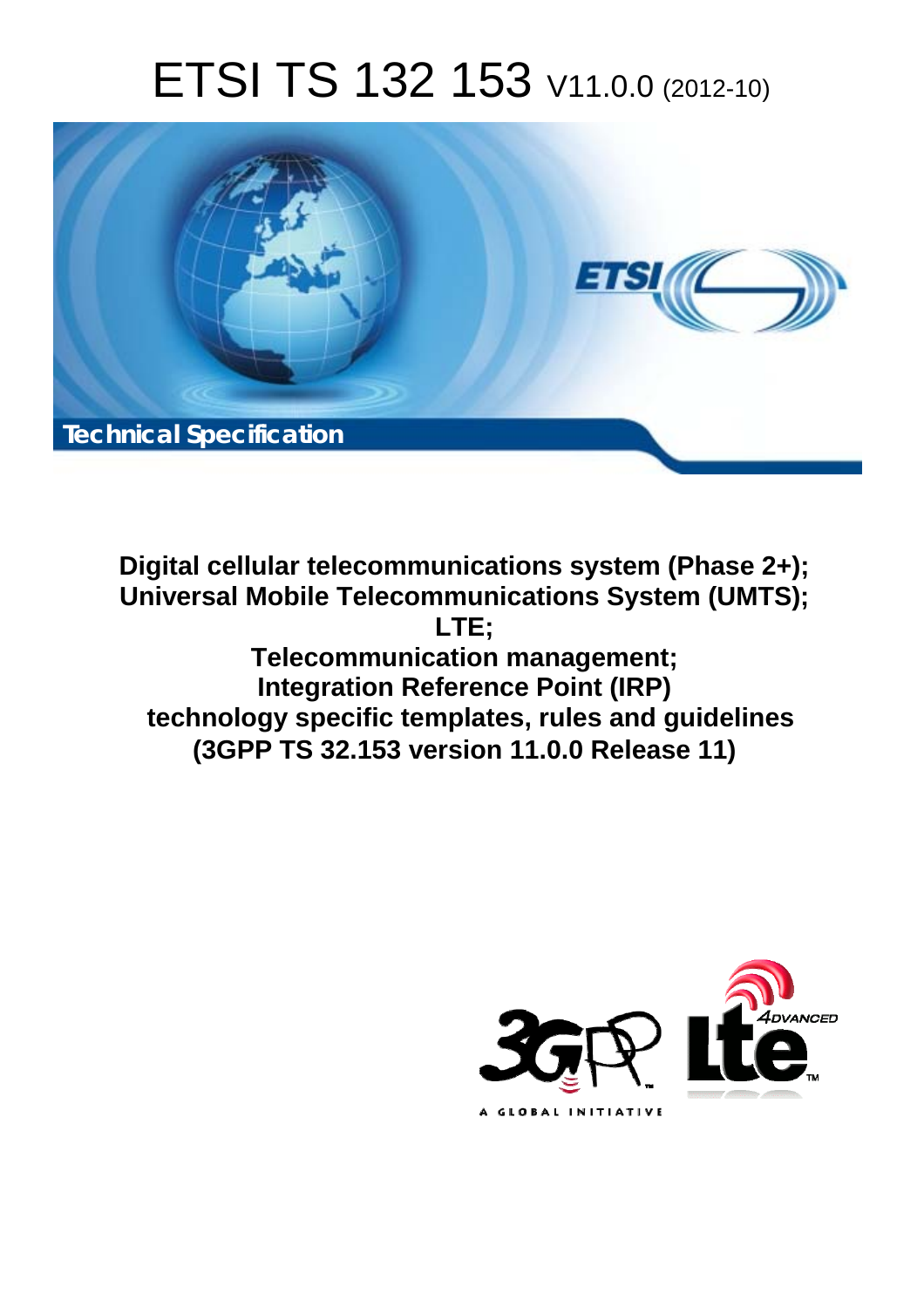Reference RTS/TSGS-0532153vb00

> Keywords GSM,LTE,UMTS

#### *ETSI*

#### 650 Route des Lucioles F-06921 Sophia Antipolis Cedex - FRANCE

Tel.: +33 4 92 94 42 00 Fax: +33 4 93 65 47 16

Siret N° 348 623 562 00017 - NAF 742 C Association à but non lucratif enregistrée à la Sous-Préfecture de Grasse (06) N° 7803/88

#### *Important notice*

Individual copies of the present document can be downloaded from: [http://www.etsi.org](http://www.etsi.org/)

The present document may be made available in more than one electronic version or in print. In any case of existing or perceived difference in contents between such versions, the reference version is the Portable Document Format (PDF). In case of dispute, the reference shall be the printing on ETSI printers of the PDF version kept on a specific network drive within ETSI Secretariat.

Users of the present document should be aware that the document may be subject to revision or change of status. Information on the current status of this and other ETSI documents is available at <http://portal.etsi.org/tb/status/status.asp>

If you find errors in the present document, please send your comment to one of the following services: [http://portal.etsi.org/chaircor/ETSI\\_support.asp](http://portal.etsi.org/chaircor/ETSI_support.asp)

#### *Copyright Notification*

No part may be reproduced except as authorized by written permission. The copyright and the foregoing restriction extend to reproduction in all media.

> © European Telecommunications Standards Institute 2012. All rights reserved.

DECT<sup>™</sup>, PLUGTESTS<sup>™</sup>, UMTS<sup>™</sup> and the ETSI logo are Trade Marks of ETSI registered for the benefit of its Members. **3GPP**TM and **LTE**™ are Trade Marks of ETSI registered for the benefit of its Members and of the 3GPP Organizational Partners.

**GSM**® and the GSM logo are Trade Marks registered and owned by the GSM Association.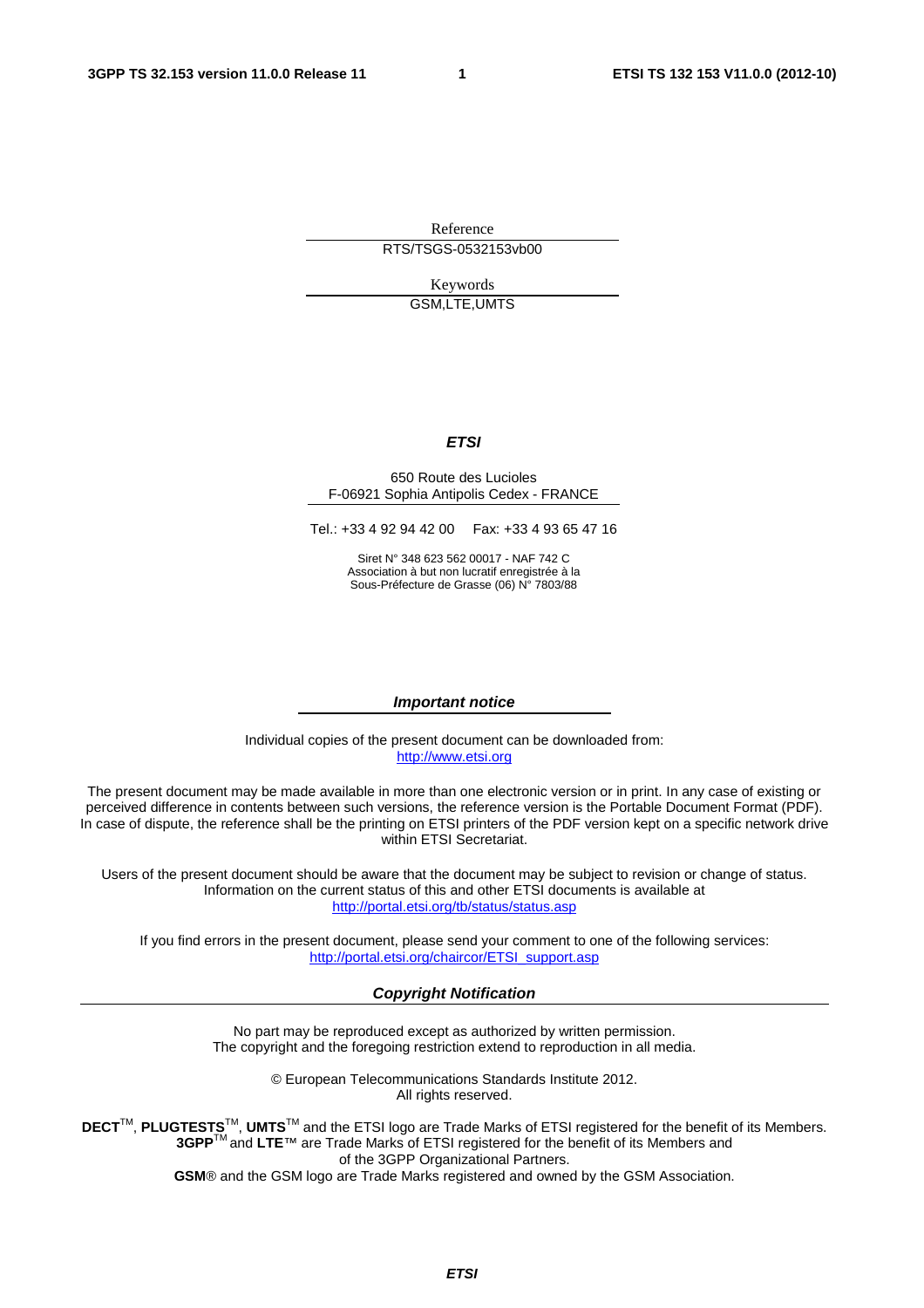# Intellectual Property Rights

IPRs essential or potentially essential to the present document may have been declared to ETSI. The information pertaining to these essential IPRs, if any, is publicly available for **ETSI members and non-members**, and can be found in ETSI SR 000 314: *"Intellectual Property Rights (IPRs); Essential, or potentially Essential, IPRs notified to ETSI in respect of ETSI standards"*, which is available from the ETSI Secretariat. Latest updates are available on the ETSI Web server ([http://ipr.etsi.org\)](http://webapp.etsi.org/IPR/home.asp).

Pursuant to the ETSI IPR Policy, no investigation, including IPR searches, has been carried out by ETSI. No guarantee can be given as to the existence of other IPRs not referenced in ETSI SR 000 314 (or the updates on the ETSI Web server) which are, or may be, or may become, essential to the present document.

# Foreword

This Technical Specification (TS) has been produced by ETSI 3rd Generation Partnership Project (3GPP).

The present document may refer to technical specifications or reports using their 3GPP identities, UMTS identities or GSM identities. These should be interpreted as being references to the corresponding ETSI deliverables.

The cross reference between GSM, UMTS, 3GPP and ETSI identities can be found under [http://webapp.etsi.org/key/queryform.asp.](http://webapp.etsi.org/key/queryform.asp)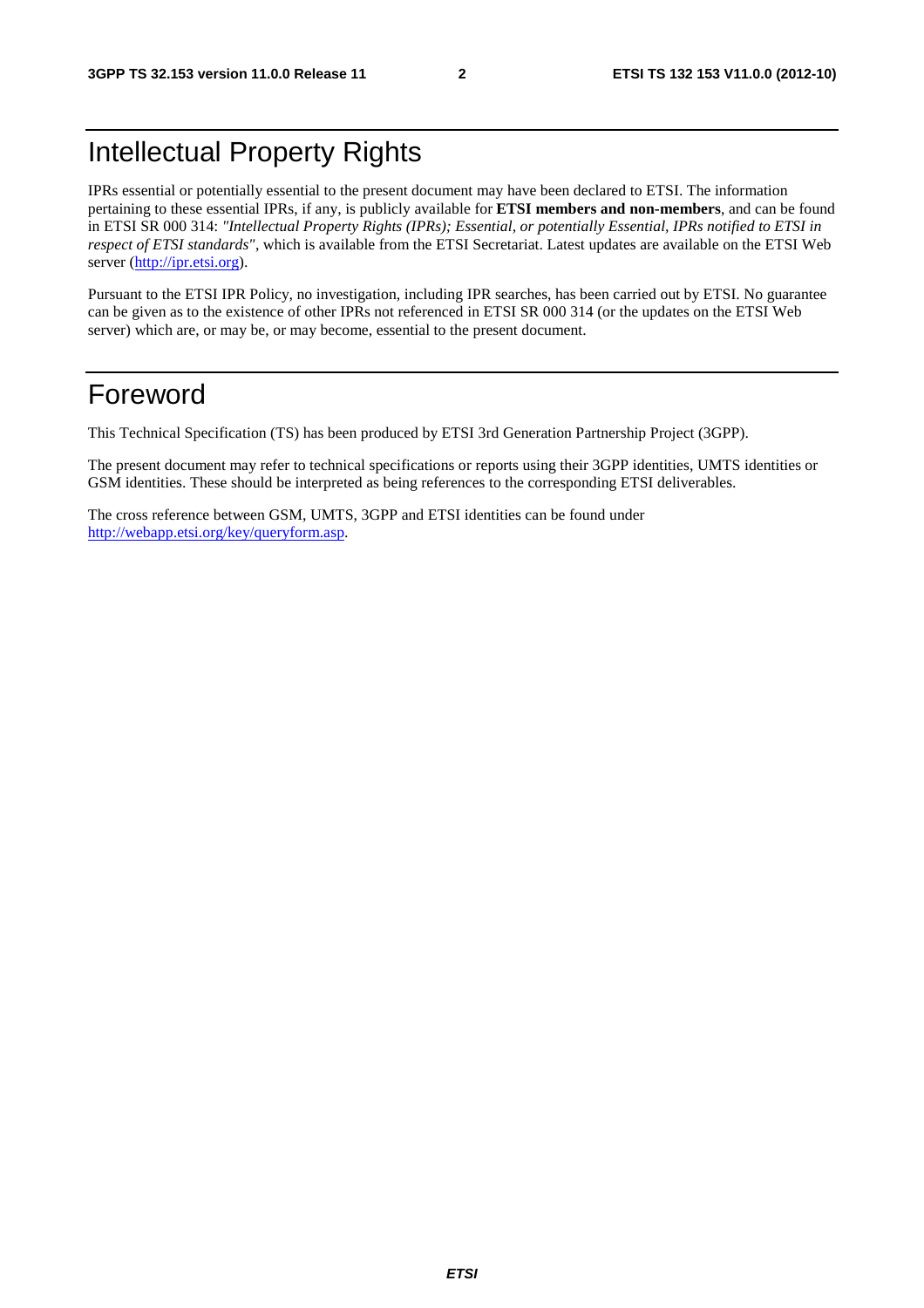$\mathbf{3}$ 

# Contents

| 1                         |                                                                                                 |  |
|---------------------------|-------------------------------------------------------------------------------------------------|--|
| 2                         |                                                                                                 |  |
| 3                         |                                                                                                 |  |
| 3.1                       |                                                                                                 |  |
| 3.2                       |                                                                                                 |  |
| 4                         |                                                                                                 |  |
| X                         |                                                                                                 |  |
| X.a                       |                                                                                                 |  |
| Y                         |                                                                                                 |  |
| Y.1                       |                                                                                                 |  |
| Y.2<br>Y.3                |                                                                                                 |  |
| Z                         |                                                                                                 |  |
| 5                         |                                                                                                 |  |
|                           |                                                                                                 |  |
| X                         |                                                                                                 |  |
| X.a                       |                                                                                                 |  |
| Y                         |                                                                                                 |  |
| Y.1                       |                                                                                                 |  |
| Y.2                       |                                                                                                 |  |
| Y.2.a<br>Y.2              |                                                                                                 |  |
|                           |                                                                                                 |  |
|                           | <b>Annex A (normative):</b>                                                                     |  |
| A.1                       |                                                                                                 |  |
| A.2                       |                                                                                                 |  |
| A.3                       |                                                                                                 |  |
|                           | Technology specific rules & guidelines for CORBA Solution Sets18<br><b>Annex B</b> (normative): |  |
| B.1                       |                                                                                                 |  |
| B.1.1                     |                                                                                                 |  |
| B.1.2                     |                                                                                                 |  |
| B.1.2.1<br><b>B.1.2.2</b> |                                                                                                 |  |
| <b>B.1.3</b>              |                                                                                                 |  |
| B.1.3.1                   |                                                                                                 |  |
| <b>B.1.3.2</b>            |                                                                                                 |  |
| <b>B.1.3.3</b>            |                                                                                                 |  |
| B.1.3.4<br>B.1.3.5        |                                                                                                 |  |
| <b>B.1.4</b>              |                                                                                                 |  |
| <b>B.1.4.1</b>            |                                                                                                 |  |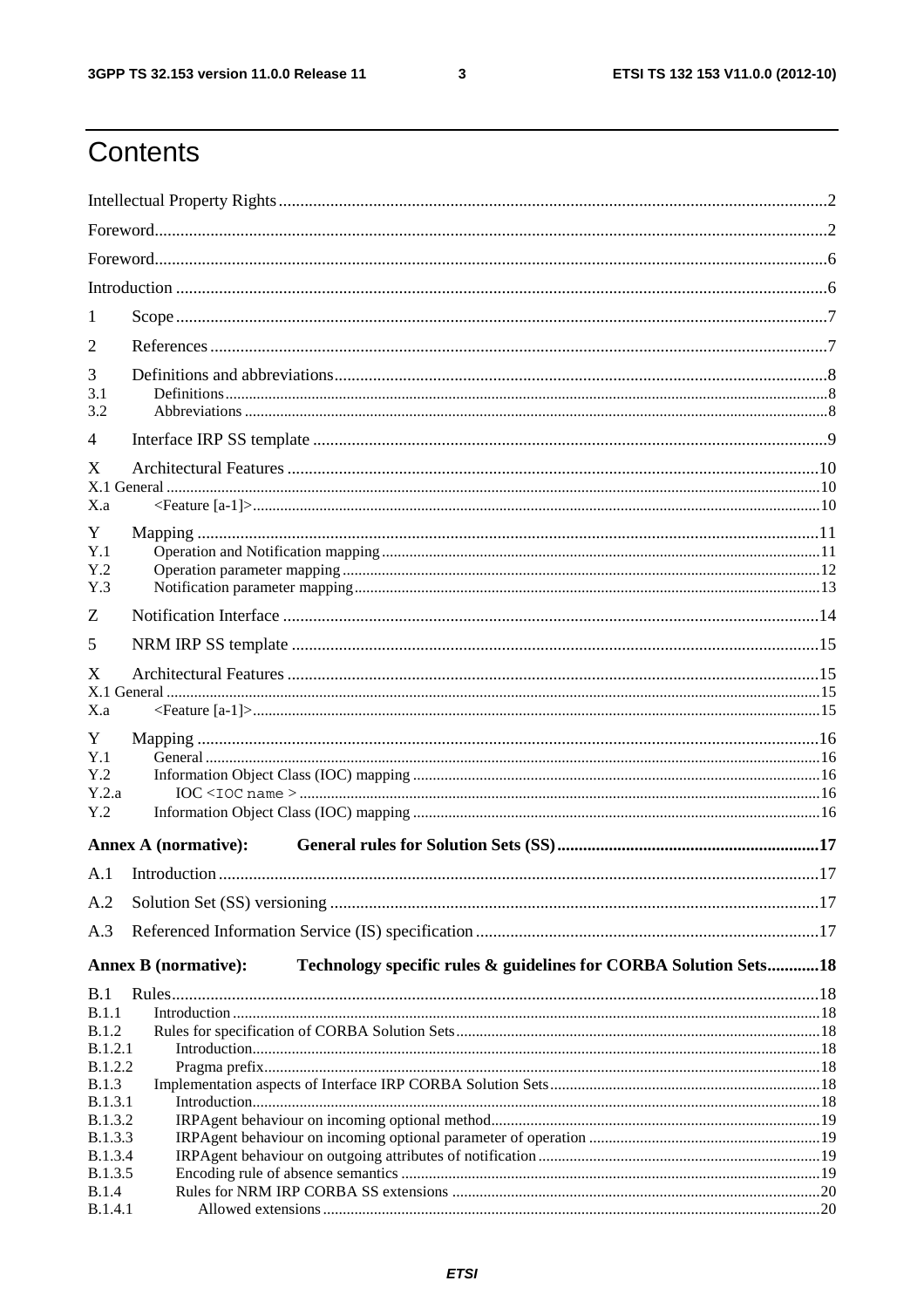$\overline{\mathbf{4}}$ 

| B.1.4.2                        |                                                                                                |  |
|--------------------------------|------------------------------------------------------------------------------------------------|--|
| B.2                            |                                                                                                |  |
| B.2.1                          |                                                                                                |  |
| B.2.1.1                        |                                                                                                |  |
| B.2.1.2                        |                                                                                                |  |
| B.2.1.3                        |                                                                                                |  |
| <b>B.2.1.4</b>                 |                                                                                                |  |
| <b>B.2.1.4.1</b>               |                                                                                                |  |
| B.2.1.4.2                      |                                                                                                |  |
| B.2.1.4.3                      |                                                                                                |  |
| B.2.1.4.4                      |                                                                                                |  |
| <b>B.2.2</b>                   |                                                                                                |  |
| B.2.2.1                        |                                                                                                |  |
| <b>B.2.2.2</b>                 |                                                                                                |  |
| <b>B.2.2.3</b>                 |                                                                                                |  |
| <b>B.2.2.4</b><br><b>B.2.3</b> |                                                                                                |  |
| B.2.3.1                        |                                                                                                |  |
| <b>B.2.3.2</b>                 |                                                                                                |  |
| B.2.3.3                        |                                                                                                |  |
| <b>B.2.4</b>                   |                                                                                                |  |
|                                |                                                                                                |  |
|                                | <b>Annex C</b> (normative):                                                                    |  |
| C.1                            |                                                                                                |  |
| C.1.1                          |                                                                                                |  |
| C.1.2                          |                                                                                                |  |
| C.1.2.1                        |                                                                                                |  |
| C.1.2.2                        |                                                                                                |  |
| C.1.2.3                        |                                                                                                |  |
| C.1.2.4                        |                                                                                                |  |
| C.1.2.5                        |                                                                                                |  |
| C.1.3                          |                                                                                                |  |
| C.1.3.1<br>C.1.3.n             |                                                                                                |  |
| C.2                            |                                                                                                |  |
| C.2.1                          |                                                                                                |  |
| C.2.1.1                        |                                                                                                |  |
| C.2.1.2                        |                                                                                                |  |
| C.2.1.3                        |                                                                                                |  |
| C.2.1.4                        |                                                                                                |  |
| C.2.1.5                        |                                                                                                |  |
| C.2.1.6                        |                                                                                                |  |
| C.2.1.7                        |                                                                                                |  |
| C.2.1.8                        |                                                                                                |  |
| C.2.1.9                        |                                                                                                |  |
| C.2.2                          |                                                                                                |  |
| C.2.2.n                        |                                                                                                |  |
| C.3                            |                                                                                                |  |
| C.3.1                          |                                                                                                |  |
| C.3.1.1                        |                                                                                                |  |
| C.3.1.2                        |                                                                                                |  |
| C.3.1.3<br>C.3.2               |                                                                                                |  |
| C.3.1.1                        |                                                                                                |  |
| C.3.1.1                        |                                                                                                |  |
| C.3.1.2                        |                                                                                                |  |
| C.3.3                          |                                                                                                |  |
|                                |                                                                                                |  |
|                                | Technology specific rules & guidelines for XML specifications33<br><b>Annex D</b> (normative): |  |
| D.1                            |                                                                                                |  |
| D.1.1                          |                                                                                                |  |
|                                |                                                                                                |  |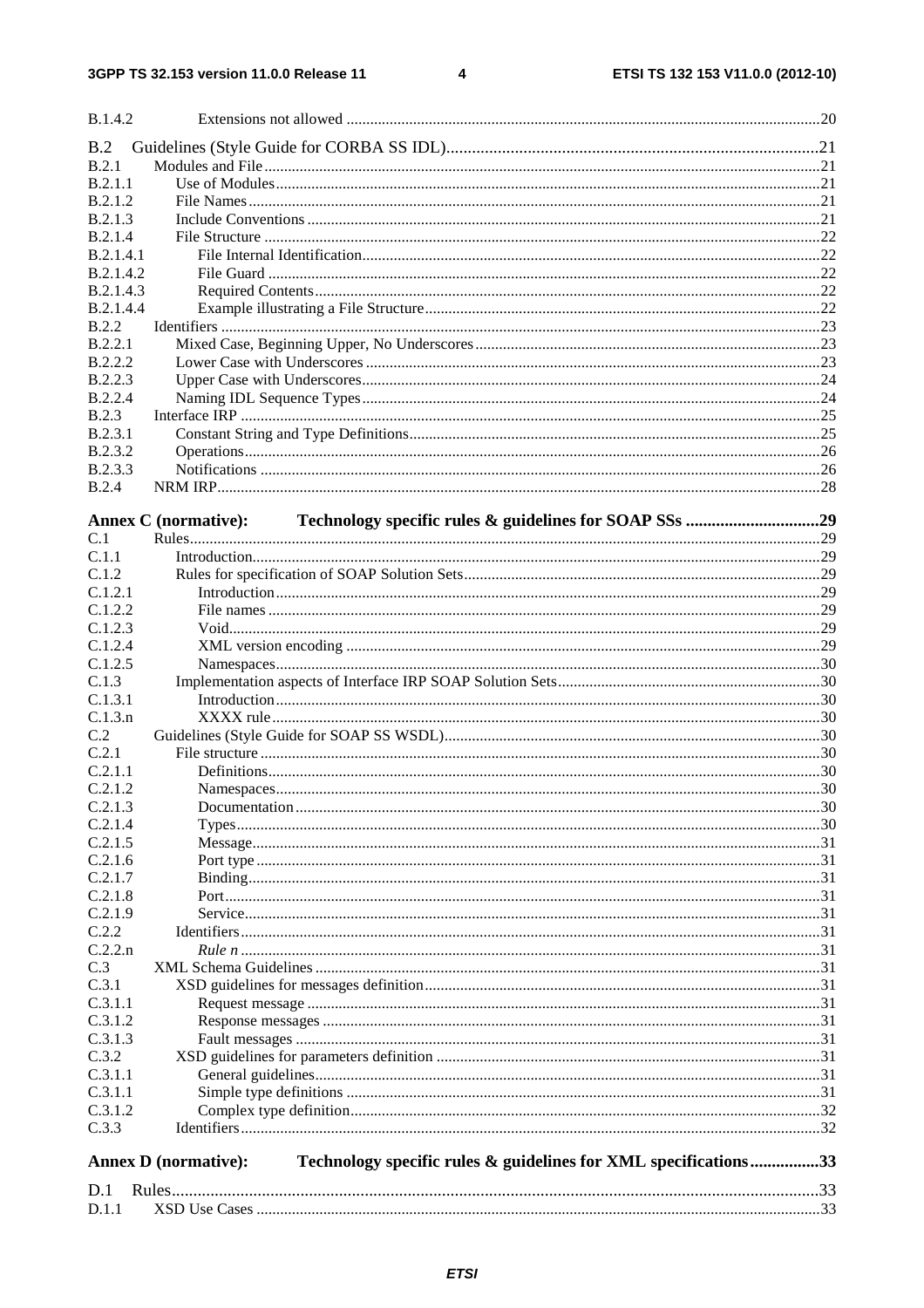| D.1.1.1 |  |
|---------|--|
| D.1.1.2 |  |
| D.1.1.3 |  |
| D.1.2   |  |
| D.1.3   |  |
|         |  |
|         |  |
|         |  |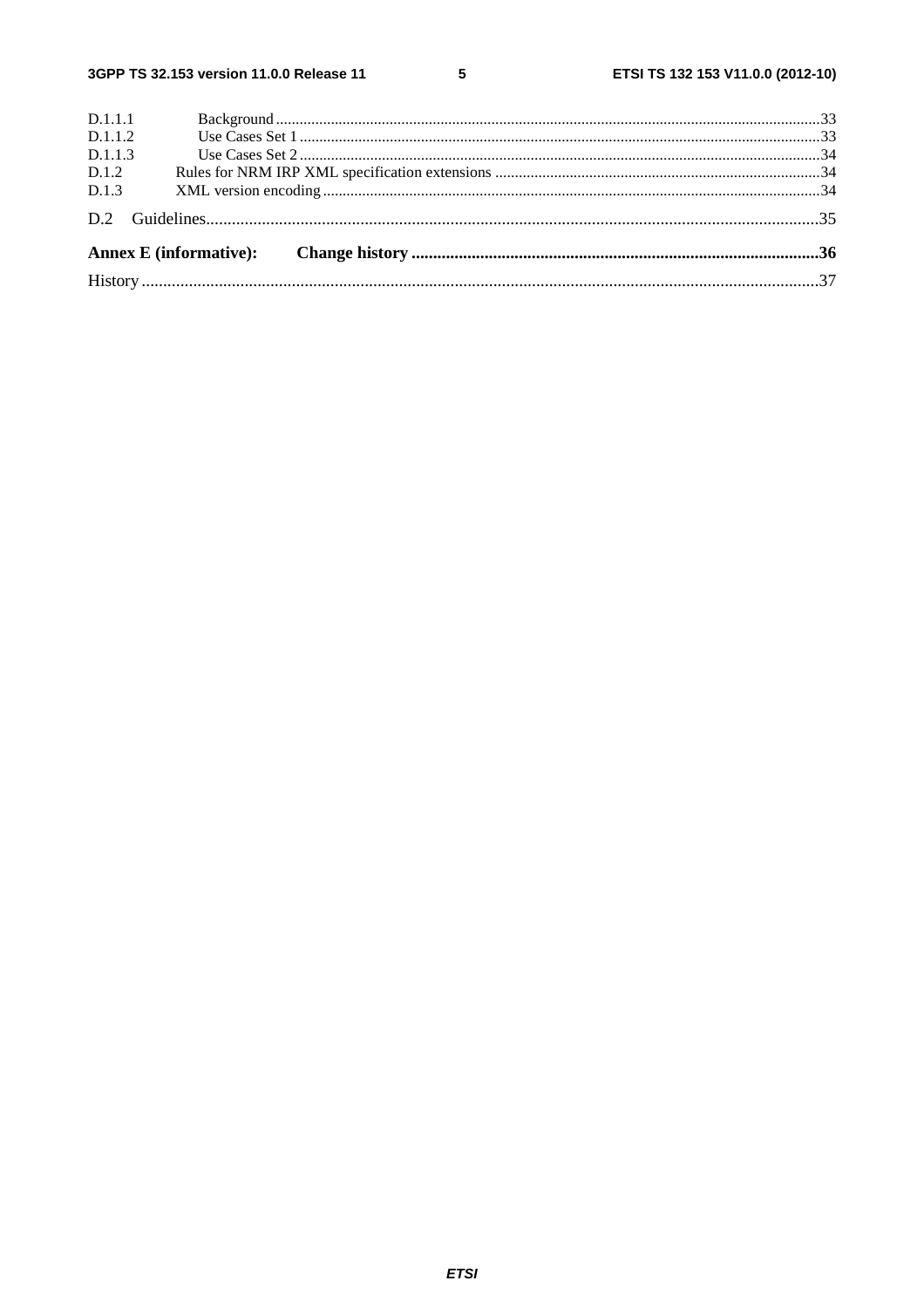# Foreword

This Technical Specification has been produced by the 3<sup>rd</sup> Generation Partnership Project (3GPP).

The contents of the present document are subject to continuing work within the TSG and may change following formal TSG approval. Should the TSG modify the contents of the present document, it will be re-released by the TSG with an identifying change of release date and an increase in version number as follows:

Version x.y.z

where:

- x the first digit:
	- 1 presented to TSG for information;
	- 2 presented to TSG for approval;
	- 3 or greater indicates TSG approved document under change control.
- y the second digit is incremented for all changes of substance, i.e. technical enhancements, corrections, updates, etc.
- z the third digit is incremented when editorial only changes have been incorporated in the document.

# Introduction

The present document is part of a TS-family covering the 3<sup>rd</sup> Generation Partnership Project; Technical Specification Group Services and System Aspects; Telecommunication management; as identified below:

| TS 32.150 | "Integration Reference Point (IRP) Concept and definitions"                                                 |
|-----------|-------------------------------------------------------------------------------------------------------------|
| TS 32.151 | "Integration Reference Point (IRP) Information Service (IS) template"                                       |
| TS 32.152 | "Integration Reference Point (IRP) Information Service (IS) Unified Modelling Language<br>(UML) repertoire" |
|           |                                                                                                             |
| TS 32.153 | "Integration Reference Point (IRP) technology specific templates, rules and guidelines"                     |
| TS 32.154 | "Backward and Forward Compatibility (BFC); Concept and definitions"                                         |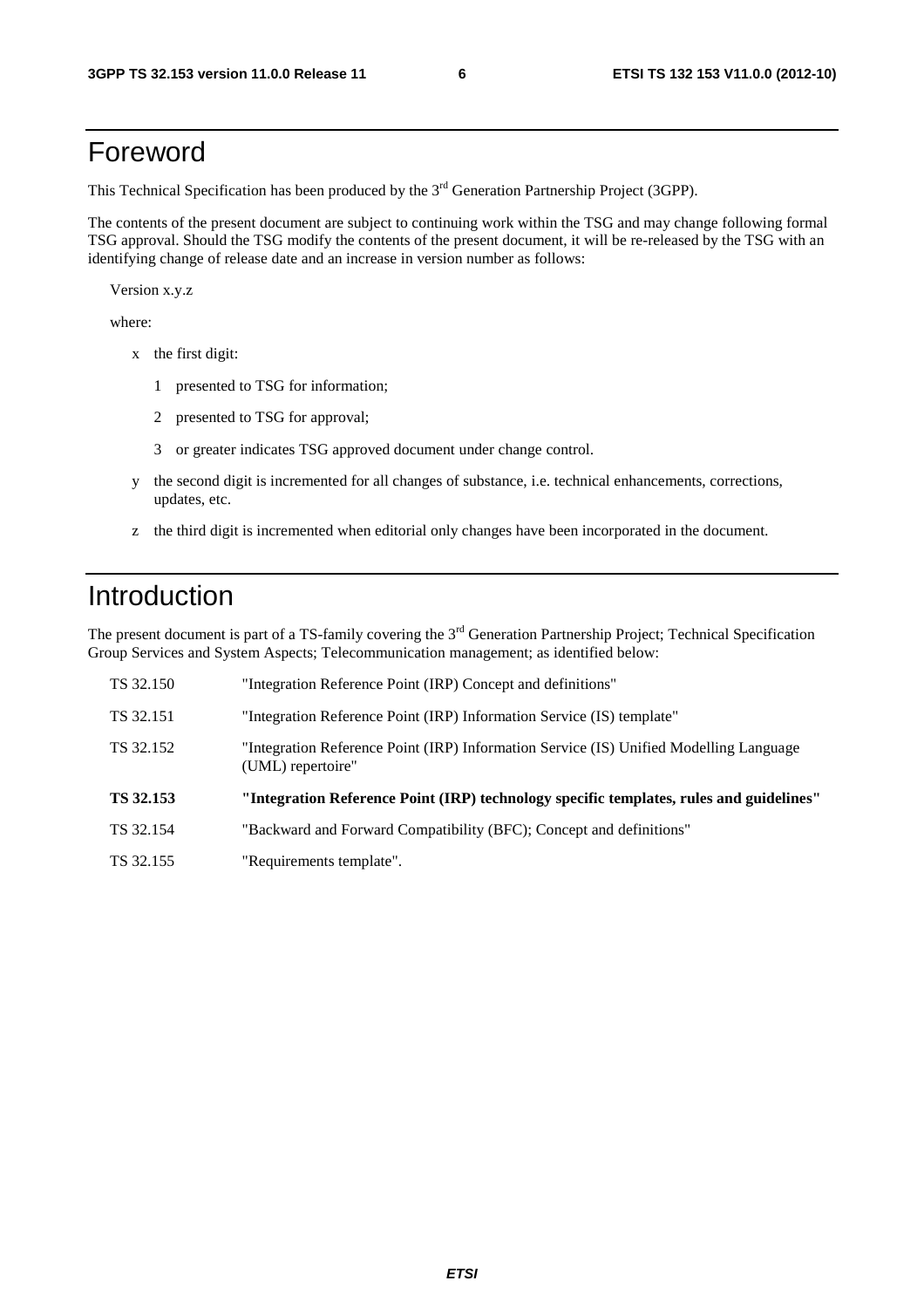# 1 Scope

The present document contains the templates to be used for the production of Integration Reference Point (IRP) technology-specific specifications.

# 2 References

The following documents contain provisions which, through reference in this text, constitute provisions of the present document.

- References are either specific (identified by date of publication, edition number, version number, etc.) or non-specific.
- For a specific reference, subsequent revisions do not apply.
- For a non-specific reference, the latest version applies. In the case of a reference to a 3GPP document (including a GSM document), a non-specific reference implicitly refers to the latest version of that document *in the same Release as the present document*.
- [1] 3GPP TS 32.101: "Telecommunication management; Principles and high level requirements".
- [2] 3GPP TS 32.102: "Telecommunication management; Architecture".
- [3] 3GPP TS 32.150: "Telecommunication management; Integration Reference Point (IRP) Concept and definitions".
- [4] 3GPP TS 32.152: "Telecommunication management; Integration Reference Point (IRP) Information Service (IS) Unified Modelling Language (UML) repertoire".
- [5] 3GPP TS 32.622: "Telecommunication management; Configuration Management (CM); Generic network resources Integration Reference Point (IRP): Network Resource Model (NRM)".
- [6] 3GPP TS 32.111-2: "Telecommunication management; Fault Management; Part 2: Alarm Integration Reference Point (IRP): Information Service (IS)".
- [7] 3GPP TS 32.302: "Telecommunication Management; Configuration Management (CM); Notification Integration Reference Point (IRP): Information Service (IS)".
- [8] W3C SOAP 1.2 specification ([http://www.w3.org/TR/soap12-part1/\)](http://www.w3.org/TR/soap12-part1/)
- [9] OMG IDL Style Guide, ab/98-06-03, June 17, 1998.
- [10] W3C WSDL 1.1 specification ([http://www.w3.org/TR/wsdl\)](http://www.w3.org/TR/wsdl)
- [11] W3C SOAP 1.1 specification ([http://www.w3.org/TR/2000/NOTE-SOAP-20000508/\)](http://www.w3.org/TR/2000/NOTE-SOAP-20000508/)
- [12] W3C Namespace specifications ([http://www.w3.org/TR/xml-names/\)](http://www.w3.org/TR/xml-names/)
- [13] W3C XSD specifications ([http://www.w3.org/XML/Schema\)](http://www.w3.org/XML/Schema)
- [14] IETF URI specfications: RFC 3986 ([http://www.apps.ietf.org/rfc/rfc3986.html\)](http://www.apps.ietf.org/rfc/rfc3986.html)
- [15] W3C XML Specifications ([http://www.w3.org/XML/Core/\)](http://www.w3.org/XML/Core/)
- [16] IETF RFC 3629 ([http://tools.ietf.org/html/rfc3629#ref-UNICODE\)](http://tools.ietf.org/html/rfc3629)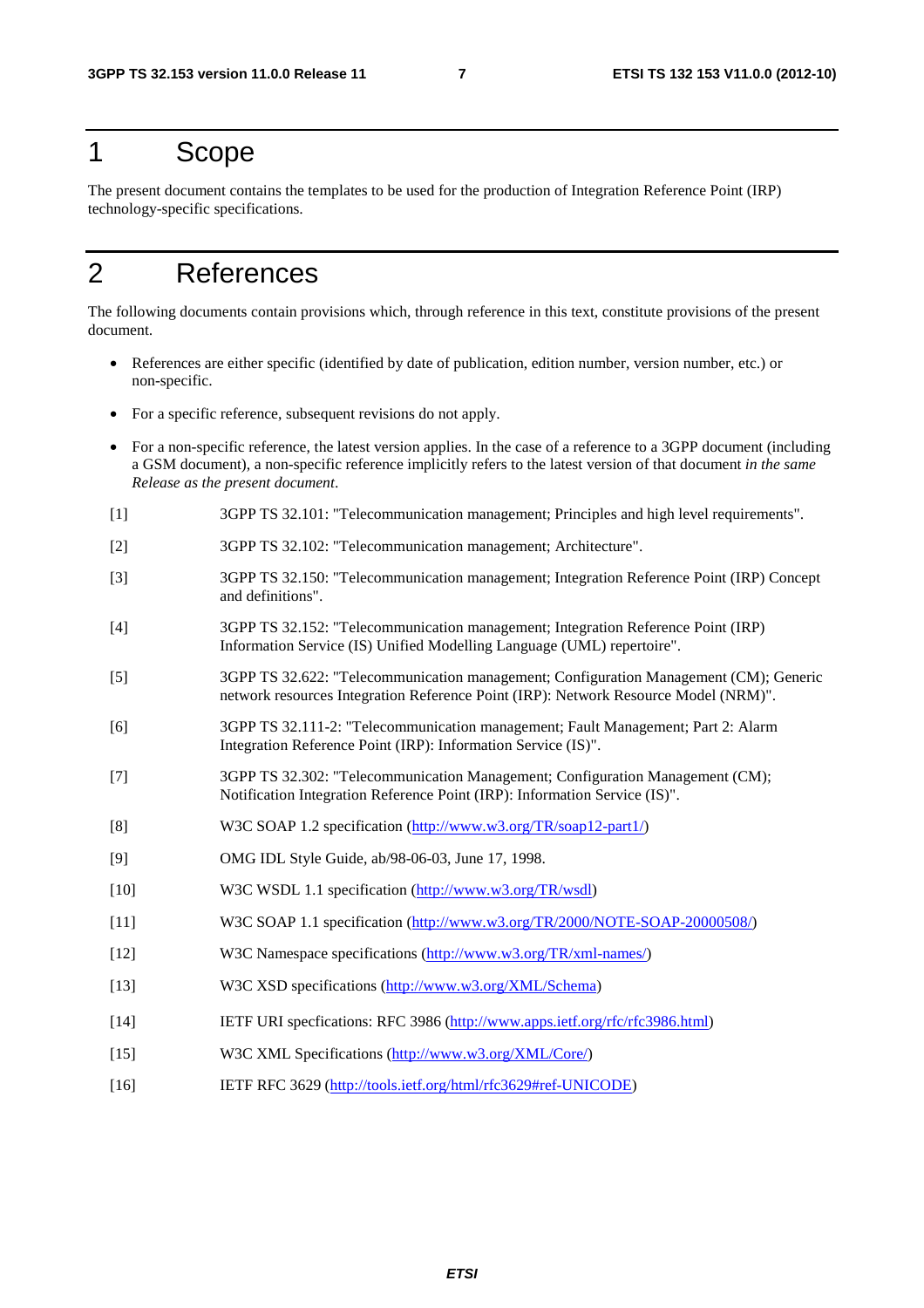# 3 Definitions and abbreviations

# 3.1 Definitions

For the purposes of the present document, the terms and definitions given in 3GPP TS 32.101 [1], 3GPP TS 32.102 [2], 3GPP TS 32.150 [3] and the following apply:

**IRPAgent:** See 3GPP TS 32.150 [3].

**IRPManager:** See 3GPP TS 32.150 [3].

**SOAP:** See [8].

### 3.2 Abbreviations

For the purposes of the present document, the abbreviations given in 3GPP TS 32.101 [1], 3GPP TS 32.102 [2], 3GPP TS 32.150 [3] and the following apply:

| <b>Conditional Mandatory</b>                    |
|-------------------------------------------------|
| <b>Configuration Management</b>                 |
| <b>Conditional Optional</b>                     |
| Common Object Request Broker Architecture (OMG) |
| File Format                                     |
| <b>Interface Definition Language</b>            |
| <b>Information Object Class</b>                 |
| <b>Information Object Class</b>                 |
| <b>Integration Reference Point</b>              |
| <b>Information Service</b>                      |
| Mandatory                                       |
| Managed Object                                  |
| Managed Object Class                            |
| <b>Network Resource Model</b>                   |
| Optional                                        |
| <b>Object Management Group</b>                  |
| <b>Technical Specification</b>                  |
| W3C acronym                                     |
| <b>Solution Set</b>                             |
| <b>Subscription Management</b>                  |
| Unified Modelling Language (OMG)                |
| Uniform Resource Identifier                     |
| Web Service Description Language                |
| eXtensible Markup Language                      |
| <b>XML Schema Definition</b>                    |
|                                                 |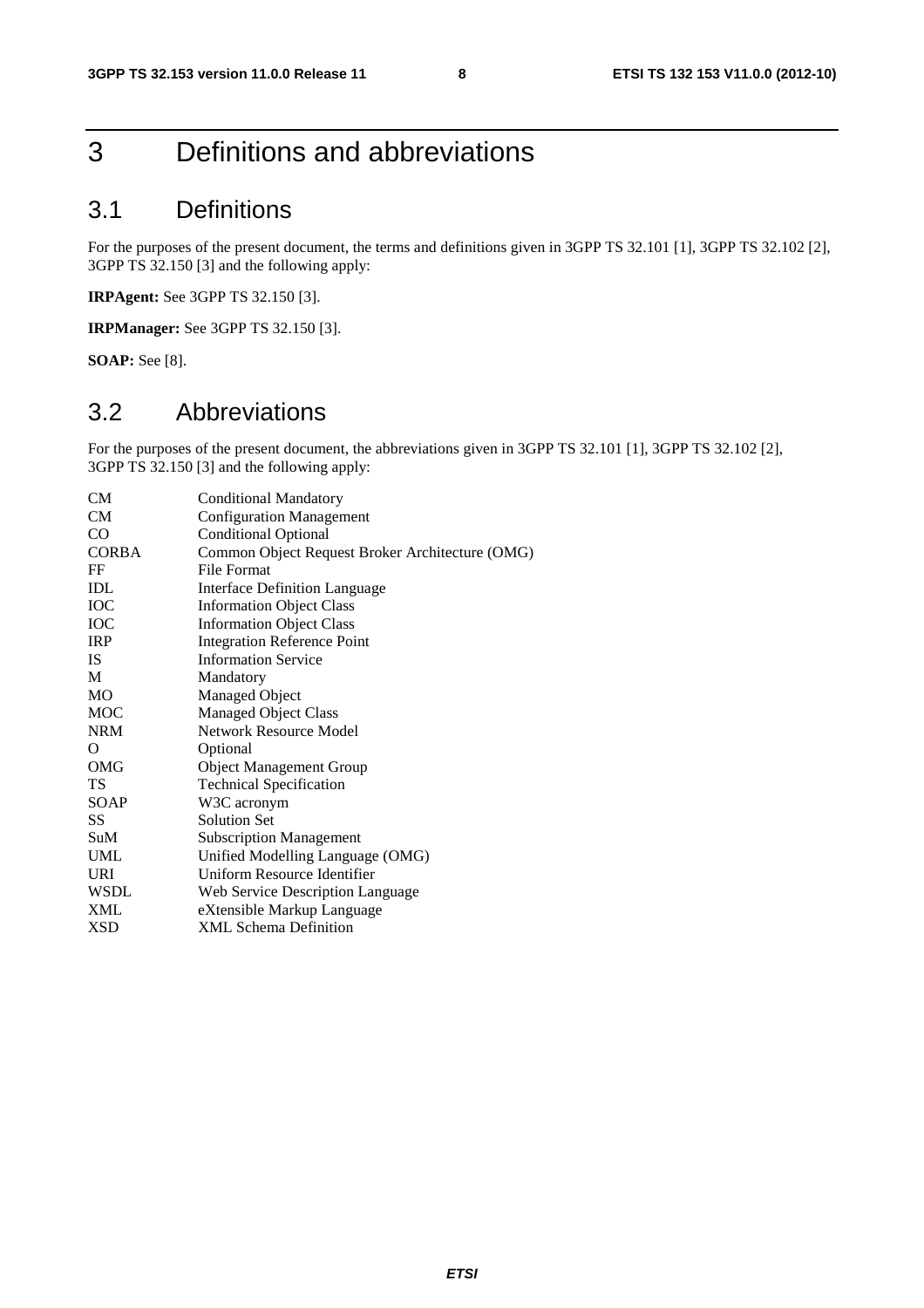# 4 Interface IRP SS template

This clause contains the Interface IRP SS template.

The clauses in this template (that shall be used in the SS specifications) are numbered starting with "X", which in general should correspond to clause 4 that is the beginning of the normative part of a TS. However, if there is a need in a specific SS to introduce additional clauses in the TS body, X may correspond to a number higher than 4.

The SS templates use qualifiers M, O, CM and CO. The semantics of these qualifiers are defined in TS 32.150 [3].

The introductory clauses (from clause 1 to clause 3) for the SS should be modelled similarly to that of clause 1 to 3 of this specification.

Instructions are written in *italics*.

Usage of fonts shall be according to the following table.

| <b>Item</b>              | Font        |
|--------------------------|-------------|
| Class names              | Courier New |
| Attribute names          | Courier New |
| Operation names          | Courier New |
| Parameter names          | Courier New |
| Assertion names          | Courier New |
| Notification names       | Courier New |
| <b>Exception</b> names   | Courier New |
| State names              | Arial       |
| <b>Enumerated values</b> | Arial       |

#### **Table: Usage of fonts**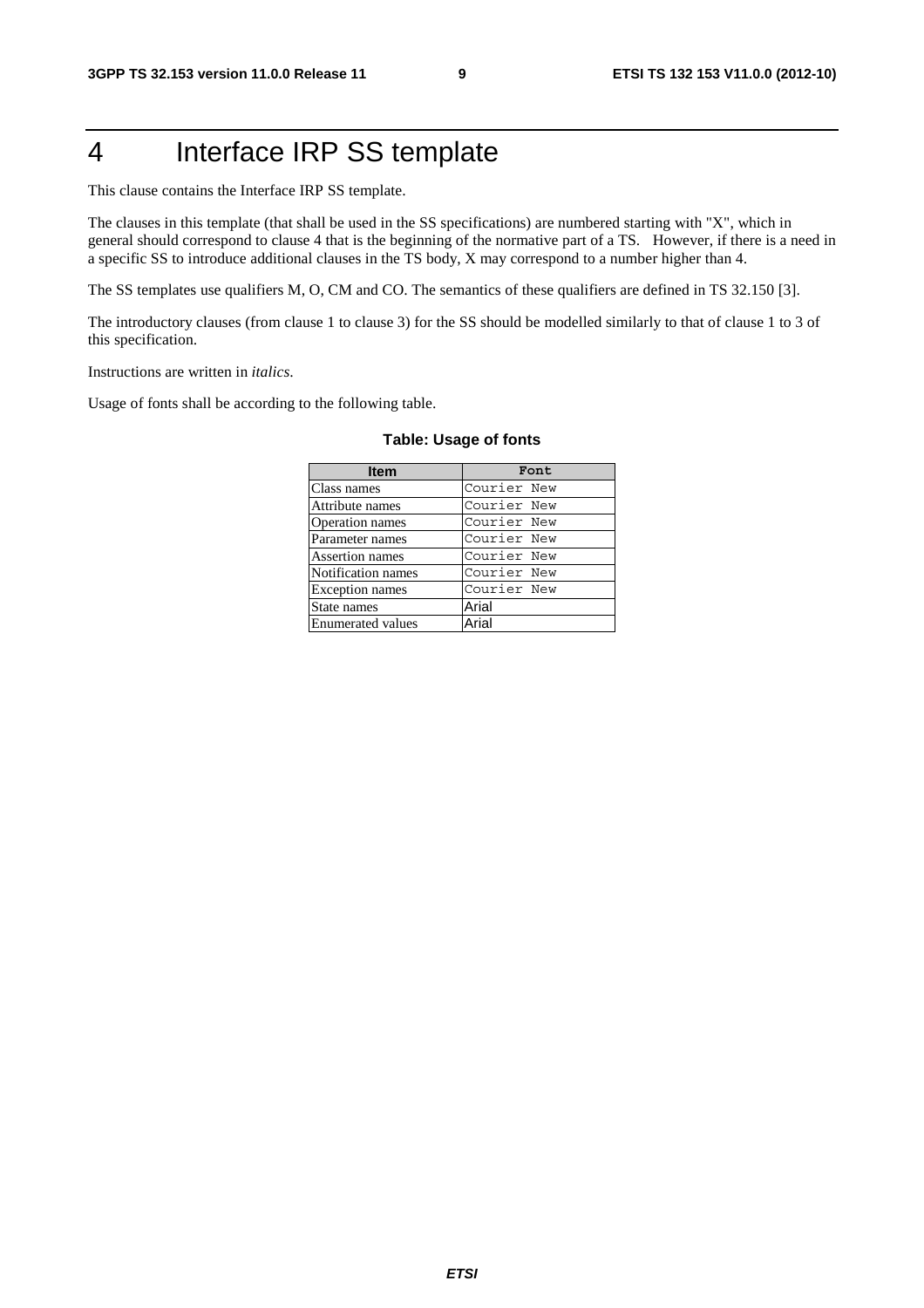# X Architectural Features

*"X" represents a clause number in the actual SS. It contains at least the following this subclause:* 

# X.1 General

*This subclause contains the following paragraph:*

*"*The overall architectural feature of <subject IRP> is specified in 3GPP TS <relevant specification number> [<relevant reference>]. This clause specifies features that are specific to the <specific technology> SS."

*Example:* 

'

"The overall architectural feature of Alarm IRP is specified in 3GPP TS 32.111-2 [6]. This clause specifies features that are specific to the CORBA SS."

*Specific for SOAP SS: the supported XSD, WSDL and SOAP versions shall be indicated together with the style and encoding style, and the namespaces with corresponding prefixes used in the WSDL specifications. Therefore the SOAP SS also contains the information quoted below:* 

 'The SOAP <supported version> specification [relevant reference], XSD <supported version> specification [relevant reference] and WSDL <supported version> specification [relevant reference] are supported.

This specification uses "<RPC/Document>" style in WSDL file.

This specification uses "<Literal/Encoded>" encoding style in WSDL file.

This specification uses a number of namespace prefixes which are listed in Table X.1.

| <b>Prefix</b>                                                             | <b>Namespace</b>                          |
|---------------------------------------------------------------------------|-------------------------------------------|
| http                                                                      | http://schemas.xmlsoap.org/wsdl/http/     |
| soap                                                                      | http://schemas.xmlsoap.org/wsdl/soap/     |
| xs or xsd                                                                 | http://www.w3.org/2001/XMLSchema          |
| xsi                                                                       | http://www.w3.org/2001/XMLSchema-instance |
| <irp specific<="" td=""><td><namespace"s uri=""></namespace"s></td></irp> | <namespace"s uri=""></namespace"s>        |
| prefix>                                                                   |                                           |

#### **Table X.1: Prefixes and Namespaces used in this specification**

# X.a <Feature [a-1]>

*<Description of architectureal feature 'a'>* 

*"a" represents a number, starting at 2 and increasing by 1 with each new feature.* 

*NOTE: This subclause is optional.*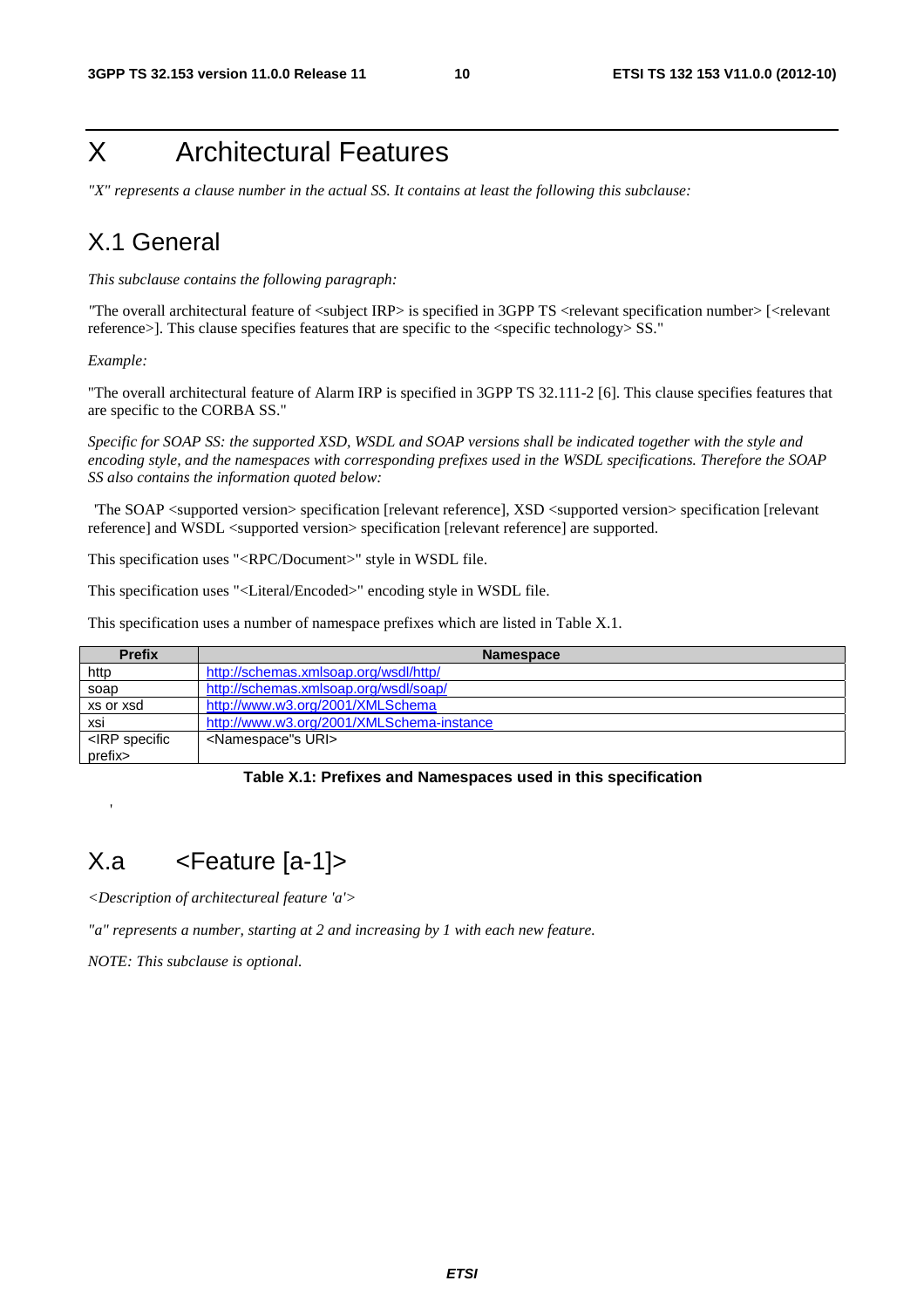# Y Mapping

*"Y" represents a clause number, immediately following "X".* 

# Y.1 Operation and Notification mapping

#### *It contains this leading paragraph:*

*"*The *<*subject IRP>: IS (see 3GPP TS <relevant specification number> [<relevant reference number>]) defines semantics of operation and notification visible across the Itf-N. Table Y.1.1 indicates mapping of these operations and notifications to their equivalents defined in this SS."

*Example:* 

"Alarm IRP: IS 3GPP TS 32.111-2 [6] defines semantics of operation and notification visible across the Itf-N. Table Y.1.1 indicates mapping of these operations and notifications to their equivalents defined in this SS."

*The table includes all operations and notifications, including those inherited. The table lists the operations first and then the notifications. The list order is the same as the one used in the IS. Semantics for the Qualifier is defined in Ref [x].* 

| <b>IS Operation/Notification</b>                                                                | <b>SS Methodl</b> | Qualifier                          |
|-------------------------------------------------------------------------------------------------|-------------------|------------------------------------|
| in 3GPP TS <relevant number="" ts=""> [<relevant number="" reference="">]</relevant></relevant> |                   |                                    |
| <operation1></operation1>                                                                       |                   | <method1> M, O, CM or CO</method1> |
| <operation2></operation2>                                                                       |                   | <method2> M, O, CM or CO</method2> |
| $\cdots$                                                                                        |                   |                                    |
|                                                                                                 |                   |                                    |
| notify <notification1></notification1>                                                          | $\leq$ notify1>   | M, O, CM or CO                     |
| $\cdots$                                                                                        | $\cdots$          |                                    |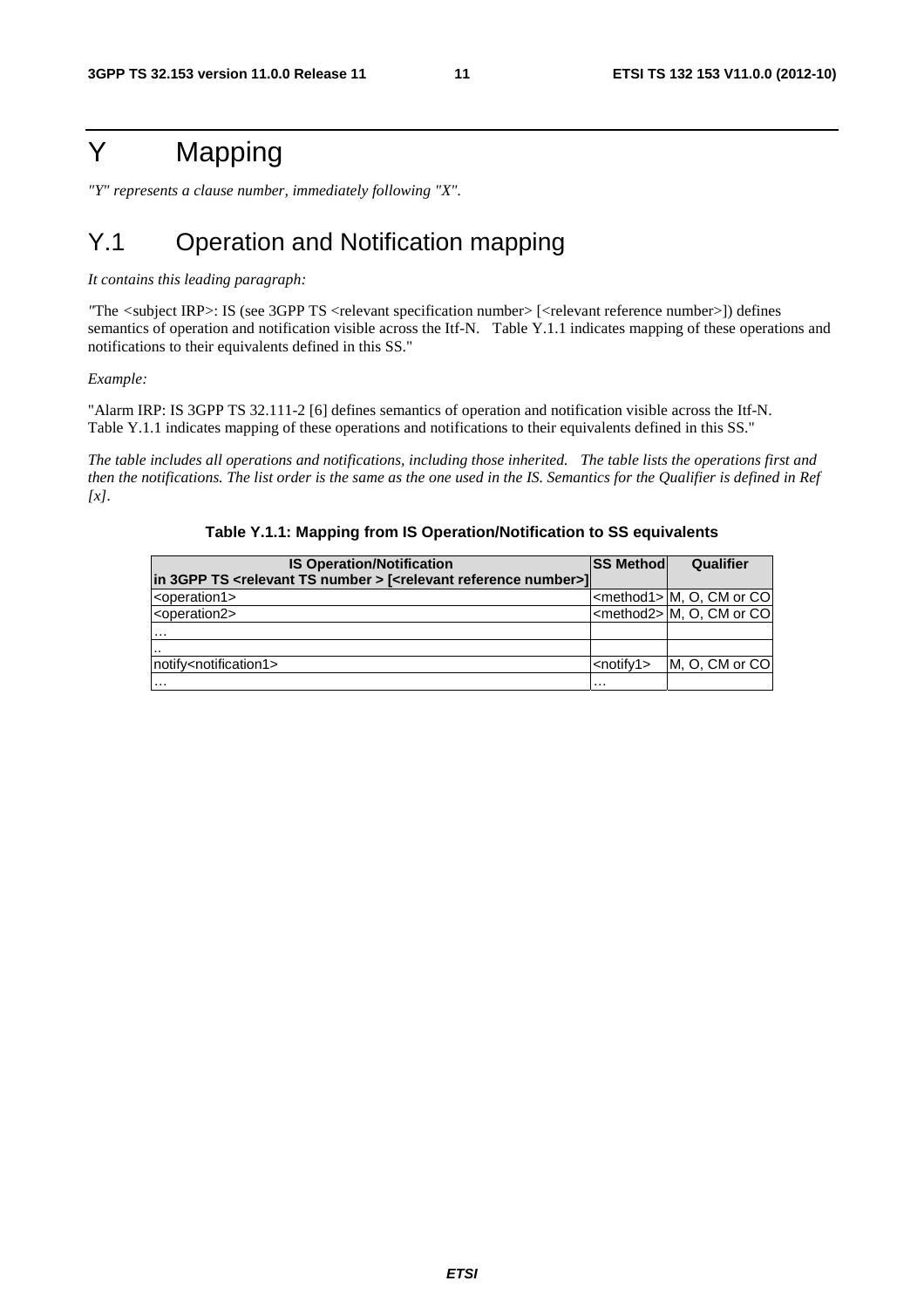# Y.2 Operation parameter mapping

#### *It contains this leading paragraph:*

*"*Reference 3GPP TS <relevant version> [<relevant reference number>] defines semantics of parameters carried in operations across the Itf-N. The following set of tables indicate the mapping of these parameters, as per operation, to their equivalents defined in this SS."

#### *Example:*

"Reference 3GPP TS 32.111-2 [6] defines semantics of parameters carried in operations across the Itf-N. The following set of tables indicate the mapping of these parameters, as per operation, to their equivalents defined in this SS."

#### **Table Y.2.1: Mapping from IS <operation1> parameters to SS equivalents**

| <b>IS Operation parameter</b> | <b>SS Method parameter</b>                                            | Qualifier |
|-------------------------------|-----------------------------------------------------------------------|-----------|
| <parameter-1></parameter-1>   | <type definition=""> <parameter1> M, O, CM or CO</parameter1></type>  |           |
| <parameter-2></parameter-2>   | <type definition=""> <parameter2> M, O, CM or CO </parameter2></type> |           |
| .                             | .                                                                     | .         |
|                               | .                                                                     | $\cdots$  |
| status                        | .                                                                     |           |

#### **Table Y.2.2: Mapping from IS <operation2> parameters to SS equivalents**

| <b>IS Operation parameter</b>   | <b>SS Method parameter</b>                                           | Qualifier |
|---------------------------------|----------------------------------------------------------------------|-----------|
| $ $ <parameter-1></parameter-1> | <type definition=""> <parameter1> M, O, CM or CO</parameter1></type> |           |
| $\cdots$                        | $\cdots$                                                             | .         |
| <b>Istatus</b>                  | .                                                                    | м         |

#### **Table Y.2.x:**

#### **IS Operation parameter SS Method parameter Qualifier**

| $\cdots$ | $\cdots$ | $\cdots$ |
|----------|----------|----------|
|          |          |          |
| .        | $\cdots$ | $\cdots$ |
| status   | $\cdots$ | IVI      |
|          |          |          |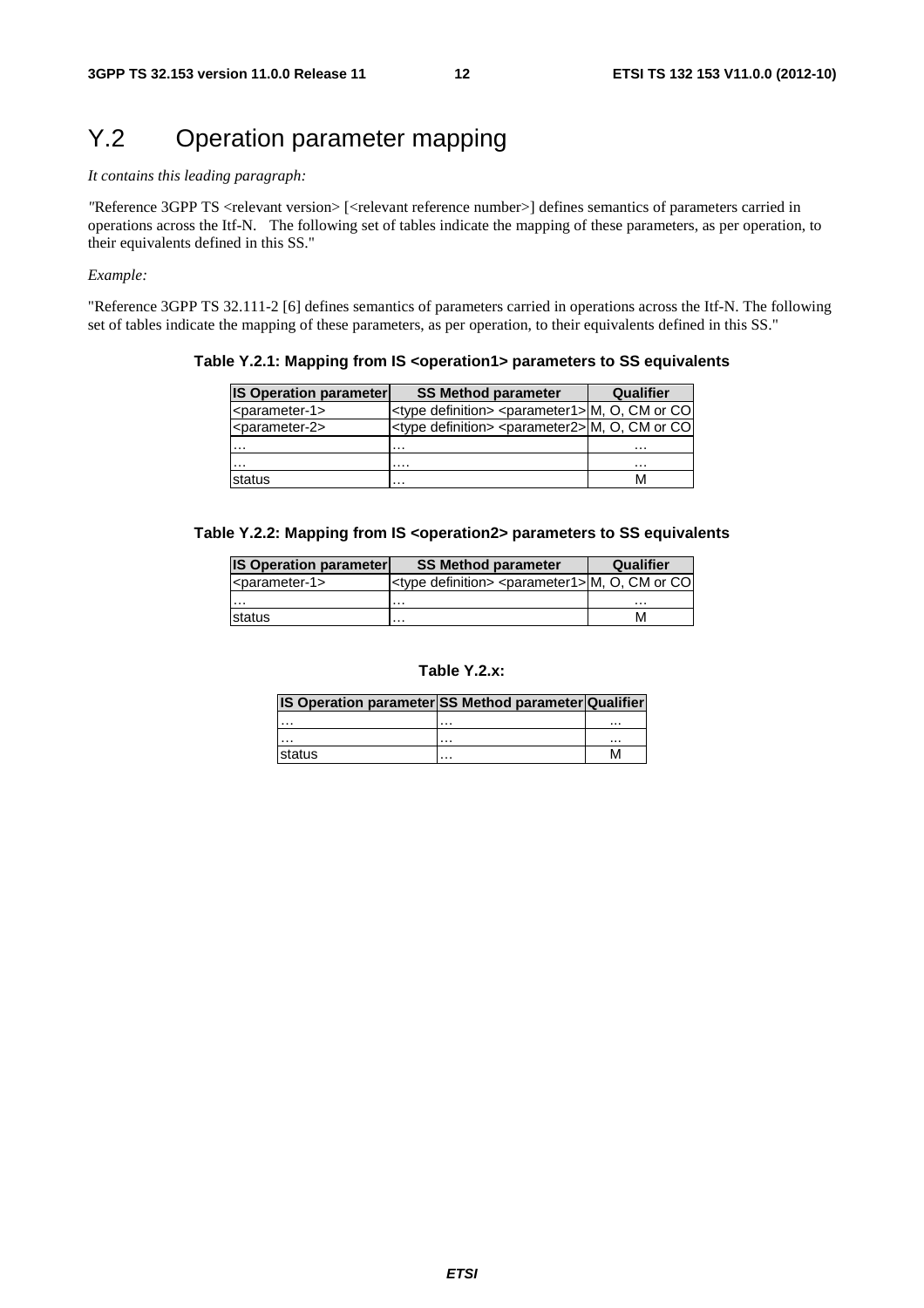# Y.3 Notification parameter mapping

*It contains this leading paragraph:* 

"Reference 3GPP TS <relevant version number> [<relevant referenced number] defines semantics of parameters carried in notifications. The following tables indicate the mapping of these parameters to their SS equivalents."

*Specific for CORBA SS: CORBA SS uses OMG CORBA Structured Event to carry IS-defined notification parameters. The Structured Event has the OMG defined parameters. These parameters will be related to the SS equivalents. So, the SS contains this paragraph.*

*"* 

The following tables indicate the mapping of these parameters to their OMG CORBA Structured Event (defined in OMG Notification Service [<relevant reference number>]) equivalents. The composition of OMG Structured Event, as defined in the OMG Notification Service [<relevant reference number>], is:

```
Header
```

```
 Fixed Header 
              domain_name 
              type_name 
              event_name 
        Variable Header 
Body 
        filterable_body_fields 
        remaining_body
```
The following tables list all OMG Structured Event attributes in the second column. The first column identifies the <subject> IRP: IS [<relevant reference number>] defined notification parameters.

"

|  |  | Table Y.3.1: Mapping for notifyKkk |
|--|--|------------------------------------|
|--|--|------------------------------------|

|                                                                           | IS Parameters <ss> Parameters Qualifier Comment</ss>    |        |  |
|---------------------------------------------------------------------------|---------------------------------------------------------|--------|--|
|                                                                           | <parameter-1> <parameter-a></parameter-a></parameter-1> | M or O |  |
| $ $ <parameter-2><math> </math> <parameter-b></parameter-b></parameter-2> |                                                         | M or O |  |
|                                                                           |                                                         | M or O |  |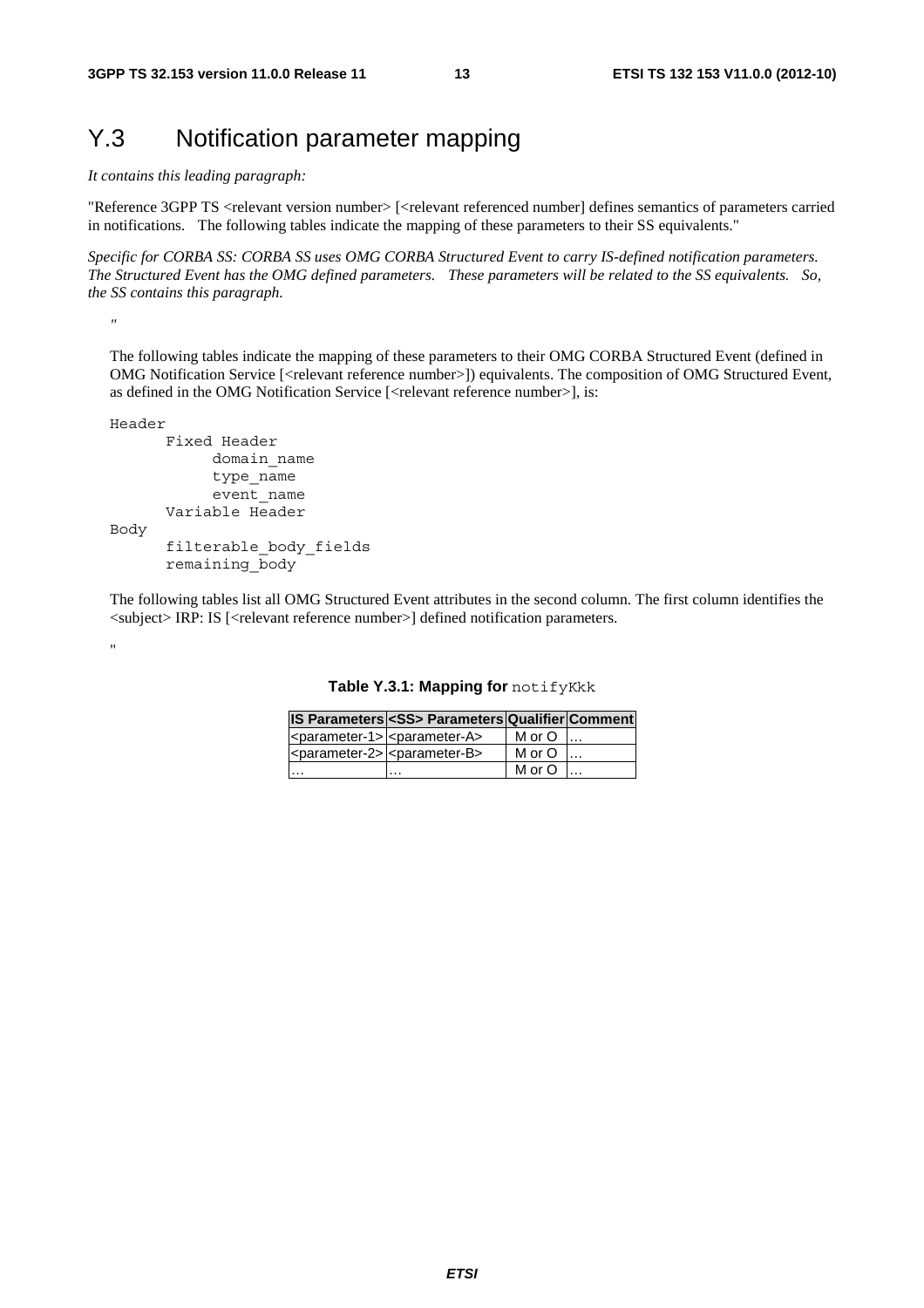# Z Notification Interface

*"Z" represents a number, immediately following "Y".* 

*This sub-clause captures SS technology specific details required to realize the IS-defined <interface> for notifications.*

*Specific for CORBA SS:* 

*"* 

…

*"* 

 *The SS contains this:* 

OMG CORBA Notification push operation is used to realise the notification of AlarmIRPNotifications. All the notifications in this interface are implemented using this push\_structured\_event method.

#### $Z>1$  Method push  $(M)$

```
module CosNotifyComm {
```

```
Interface SequencePushConsumer : NotifyPublish { 
             void push_structured_events(
```
in CosNotification::EventBatch notifications)

raises( CosEventComm::Disconnected);

…

}; // SequencePushConsumer

…

- }; // CosNotifyComm
	- NOTE 1: The push structured events method takes an input parameter of type EventBatch as defined in the OMG CosNotification module (OMG Notification Service [1]). This data type is the same as a sequence of Structured Events. Upon invocation, this parameter will contain a sequence of Structured Events being delivered to IRPManager by IRPAgent to which it is connected.
	- NOTE 2: The maximum number of events that will be transmitted within a single invocation of this operation is controlled by IRPAgent wide configuration parameter.
	- NOTE 3: The amount of time the supplier (IRPAgent) of a sequence of Structured Events will accumulate individual events into the sequence before invoking this operation is controlled by IRPAgent wide configuration parameter as well.
	- NOTE 4: IRPAgent may push EventBatch with only one Structured Event.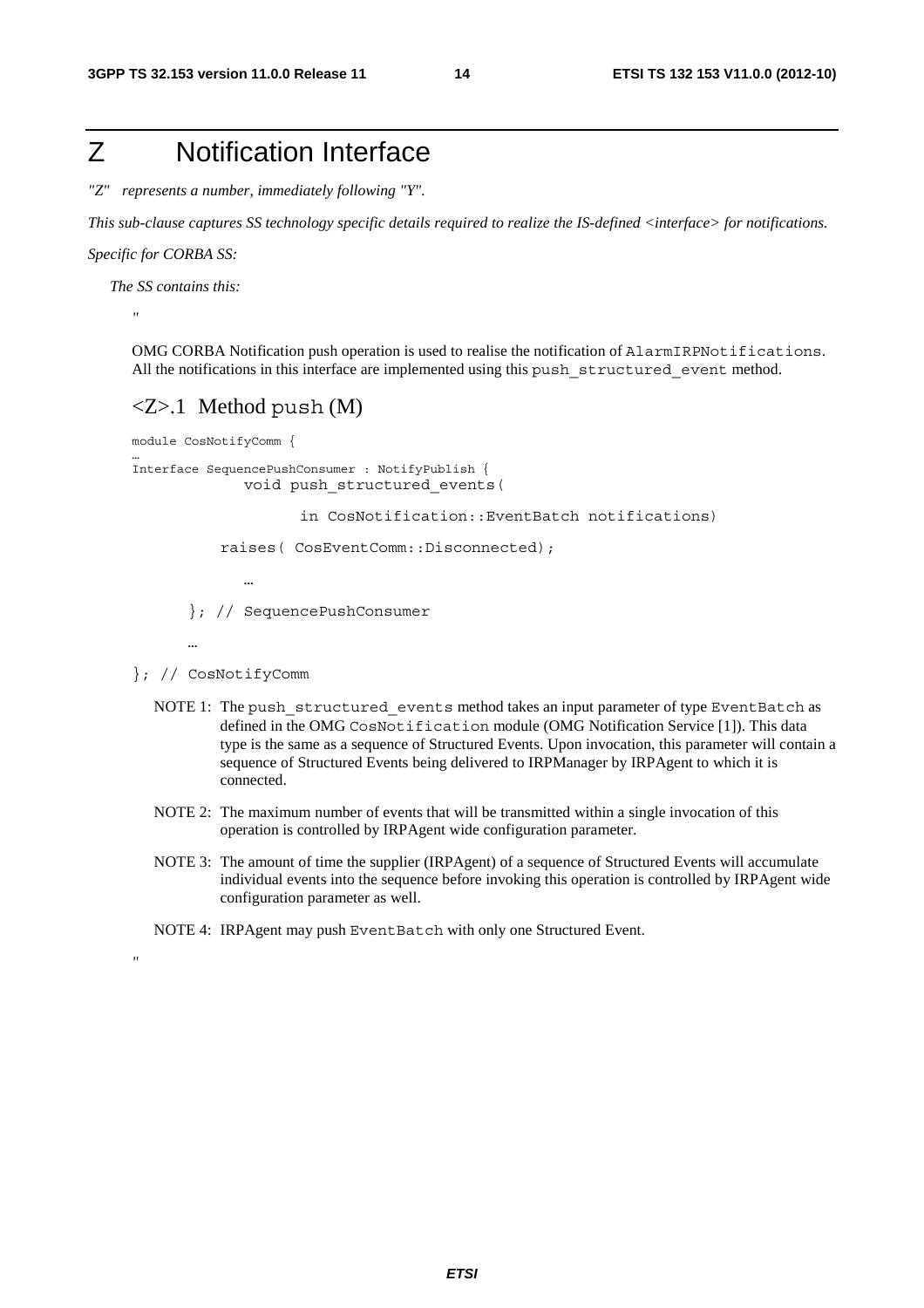# 5 NRM IRP SS template

This clause contains the NRM IRP SS template.

The clauses in this template (that shall be used in the SS specifications) are numbered starting with "X", which in general should correspond to clause 4 that is the beginning of the normative part of a TS. However, if there is a need in a specific SS to introduce additional clauses in the TS body, X may correspond to a number higher than 4.

The introductory clauses (from clause 1 to clause 3) for the SS should be modelled similarly to that of this specification.

Usage of fonts shall be according to the following table.

| <b>Table: Usage of fonts</b> |
|------------------------------|
|------------------------------|

| ltem               | Font        |
|--------------------|-------------|
| Class names        | Courier New |
| Attribute names    | Courier New |
| Assertion names    | Courier New |
| Notification names | Courier New |
| State names        | Arial       |
| Enumerated values  | Arial       |

# X Architectural Features

*"X" represents a clause number in the actual SS. It contains at least the following subclause:* 

### X.1 General

*This subclause contains the following paragraph:*

*"The overall architectural feature of <subject IRP> is specified in 3GPP TS <relevant specification number> [<relevant* reference>]. This clause specifies features that are specific to the <specific technology> SS.".

#### *Example:*

 "The overall architectural feature of UTRAN Network Resources IRP is specified in 3GPP TS 32.642 [4]. This clause specifies features that are specific to the CORBA SS."

# X.a <Feature [a-1]>

*<Description of architectureal feature 'a'>* 

*"a" represents a number, starting at 2 and increasing by 1 with each new feature.* 

*NOTE: This subclause is optional.*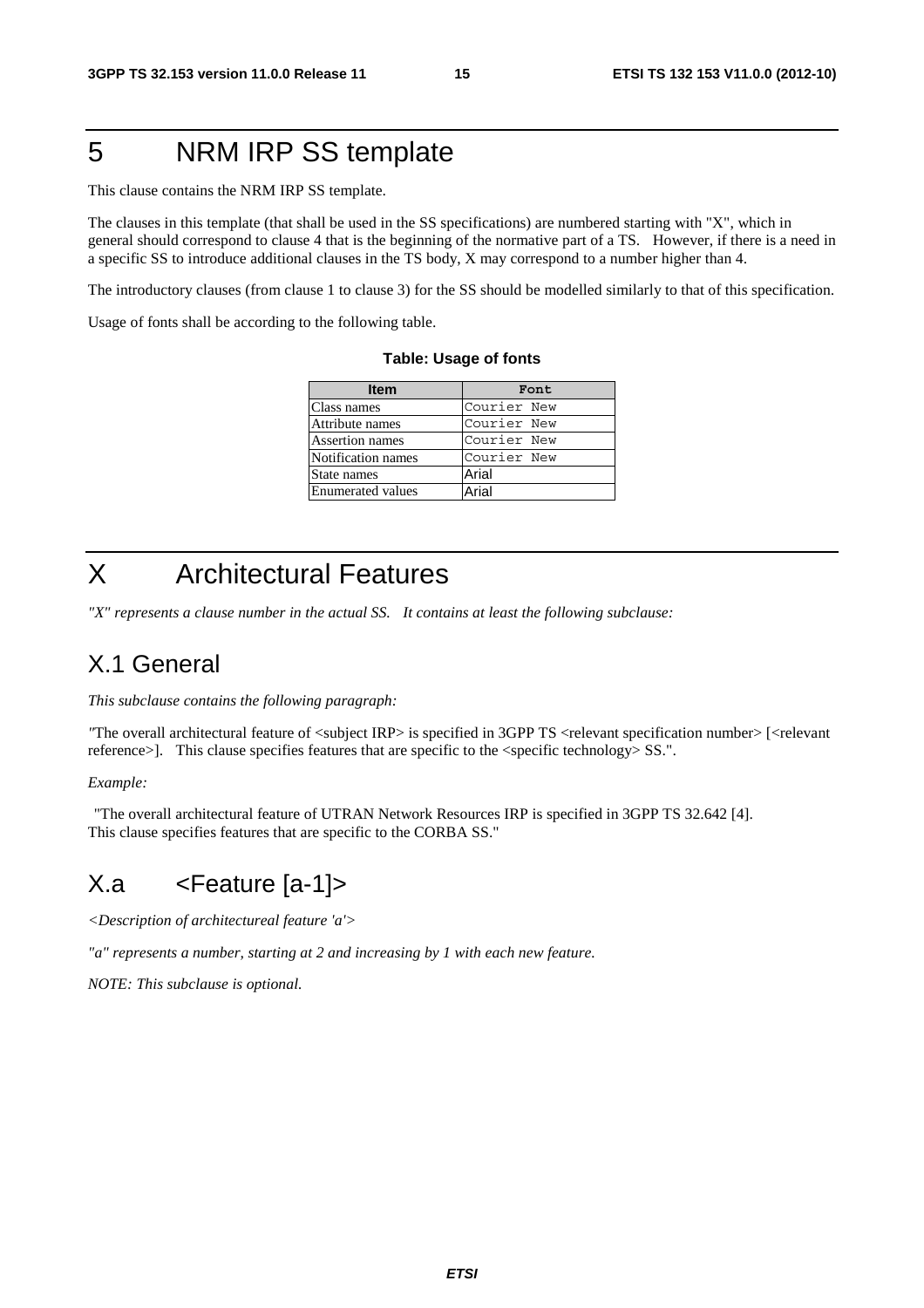# Y Mapping

*"Y" represents a number, immediately following "X".* 

### Y.1 General

*This subclause contains a general introduction to the mapping.* 

*For CORBA SSs, it contains the following paragraph:* 

"Attributes modelling associations as defined in the NRM (here also called "reference attributes") are in this SS mapped to attributes. The names of the reference attributes in the NRM are mapped to the corresponding attribute names in the MOC. When the cardinality for an association is 0..1 or 1..1 the datatype for the reference attribute is defined as an MOReference. The value of an MO reference contains the distinguished name of the associated MO. When the cardinality for an association allows more than one referred MO, the reference attribute will be of type MOReferenceSet, which contains a sequence of MO references."

*For XML FF specifications, it contains the following paragraph:* 

'An IOC maps to an XML element of the same name as the IOC's name in the IS. An IOC attribute maps to a subelement of the corresponding IOC's XML element, and the name of this sub-element is the same as the attribute's name in the IS.'

# Y.2 Information Object Class (IOC) mapping

*This subclause is only applicable to NRM IRP CORBA Solution Sets. This clause contains the mapping tables of all iSdefined IOCs to corresponding SS-level MOCs, excluding those inherited.*

### $Y.2.a$  IOC <IOC name >

*It contains one table with Mapping from NRM IS IOC attribute name to the SS equivalent MOC attribute name and attribute types.* 

*"a" in the subclause heading represents a number, starting at 1 and increasing by 1 for each IOC.* 

| Attribute of IOC <ioc name=""> in<br/>3GPP TS <relevant number="" ts=""> [<relevant<br>reference number&gt;1</relevant<br></relevant></ioc> | SS<br><b>Attribute</b> | SS<br><b>Type</b> | <b>Support</b><br>Qualifier | Read<br>Qualifier | Write<br>Qualifier |
|---------------------------------------------------------------------------------------------------------------------------------------------|------------------------|-------------------|-----------------------------|-------------------|--------------------|
| attribute-a                                                                                                                                 | attribute-1            | <tvpe></tvpe>     | $\cdots$                    |                   |                    |
| attribute-b                                                                                                                                 | attribute-2            | <tvpe></tvpe>     | $\cdots$                    | $\cdots$          |                    |
| .                                                                                                                                           | .                      | .                 | $\cdots$                    | .                 | .                  |

# Y.2 Information Object Class (IOC) mapping

*This subclause is only applicable to NRM IRP XML FF specifications. This subclause describes the mapping of all ISdefined IOCs to corresponding XML definitions, excluding the inherited IOCs.* 

*Note: This subclause is also numbered Y.2, directly following Y.1, since every NRM SS-level TS is made for only one SS technology.*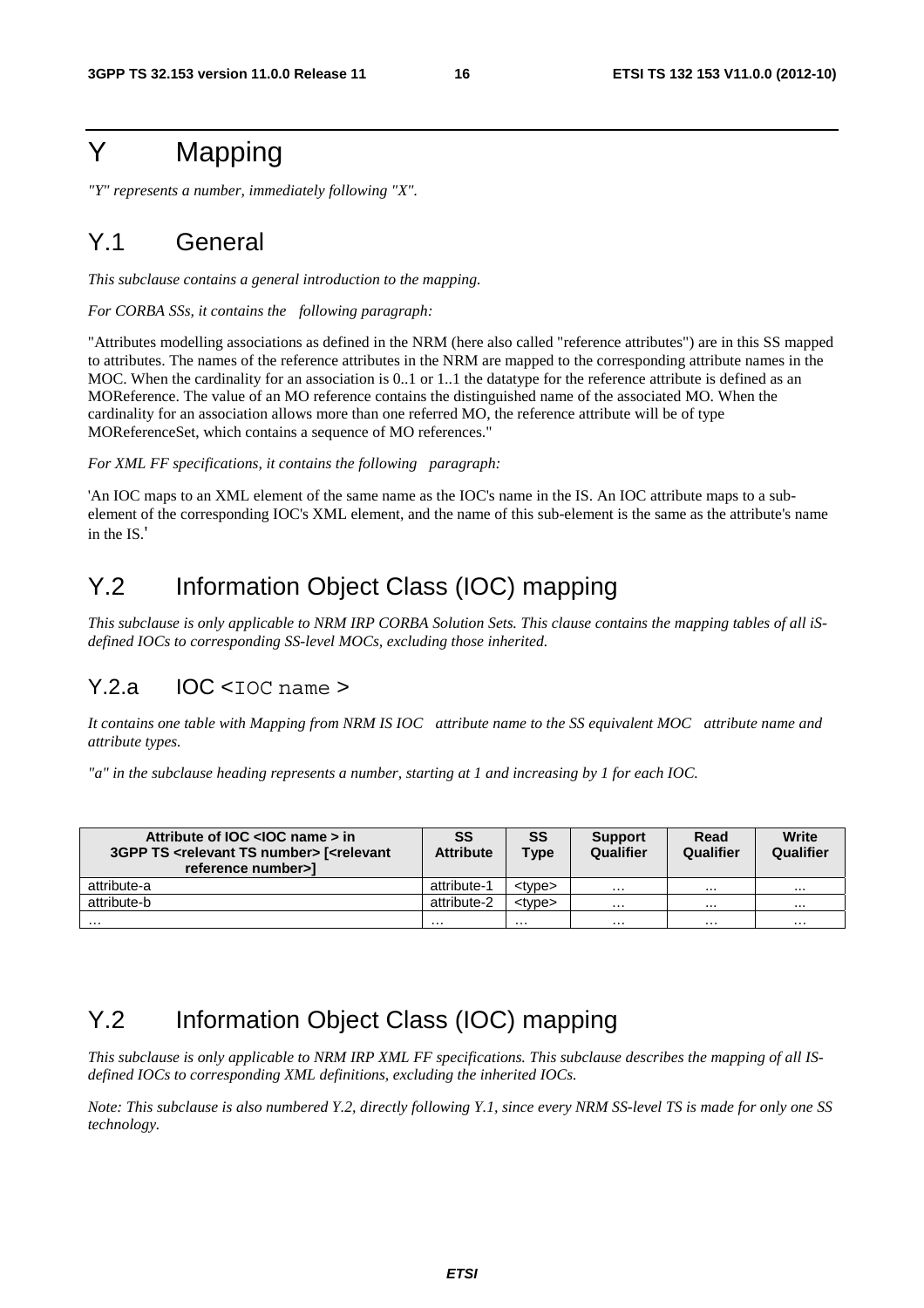# Annex A (normative): General rules for Solution Sets (SS)

# A.1 Introduction

The intent of this annex is twofold.

The first intent is for 3GPP-internal use to document how a 3GPP Solution Set is (SS) produced and what it shall contain.

The second intent is to give the reader of an Information Service (IS) or a Solution Set (SS) a better understanding on how to interpret the IS or SS specifications.

# A.2 Solution Set (SS) versioning

Editor's note: For Further Study.

# A.3 Referenced Information Service (IS) specification

A sentence shall be included in the clause "Scope" of all SS specifications. The sentence shall read as follows:

"This Solution Set specification is related to Z".

where Z is the 3GPP Information Service (IS) specification number including the version, such as "TS 32.111-2 V4.1.X" for the case of Alarm Integration Reference Point (IRP): Information Service (IS).

NOTE: that "X", rather than the actual digit, is actually used in the sentence. This is because the value of X is not relevant for the reference purpose since different values of X identify different 3GPP published specifications that reflect only editorial changes.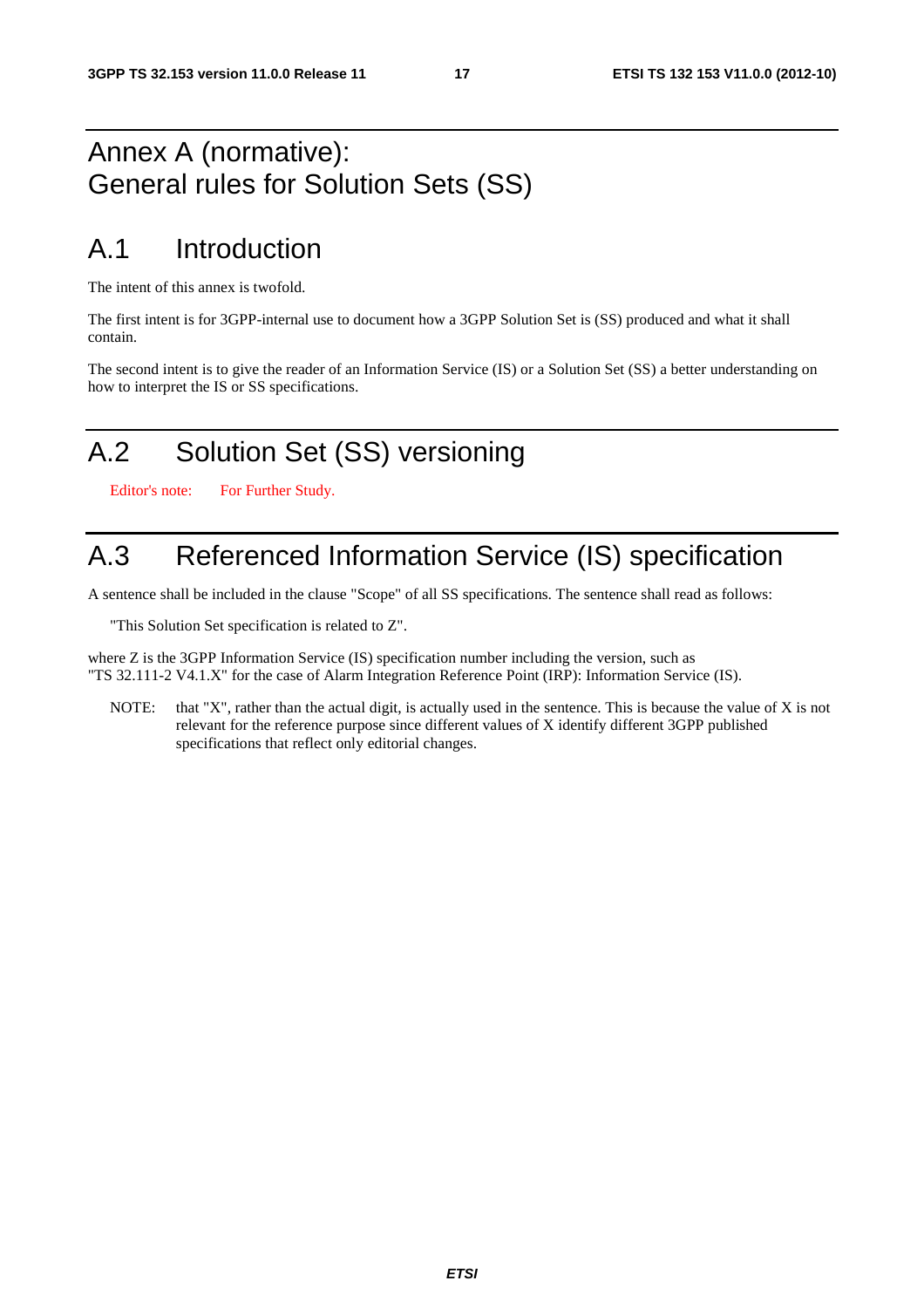# Annex B (normative): Technology specific rules & guidelines for CORBA Solution Sets

# B.1 Rules

### B.1.1 Introduction

The intent of this annex is threefold.

- 1) The first intent is for 3GPP internal use to document how a 3GPP CORBA SS is produced and how it is structured.
- 2) The second intent with the annex is to give the reader or implementer of a CORBA SS a better understanding on how to interpret the CORBA SS specification.
- 3) The third and maybe most important intent is to put requirement on an implementer of a CORBA SS.

It is expected that this annex is to be extended in later versions of the present document.

# B.1.2 Rules for specification of CORBA Solution Sets

### B.1.2.1 Introduction

This subclause identifies rules for specification of CORBA SSs. This subclause is mainly for 3GPP-internal use. It is only for information for the implementer of a CORBA SS.

### B.1.2.2 Pragma prefix

All IDL-code shall define the pragma prefix using the following statement:

#pragma prefix "3gppsa5.org"

See clause B.2.1.4.3 for information of this #pragma statement in relation to other IDL statements.

### B.1.3 Implementation aspects of Interface IRP CORBA Solution **Sets**

#### B.1.3.1 Introduction

This subclause identifies rules for the implementation of CORBA SSs. This subclause is normative for the implementer of a CORBA SS.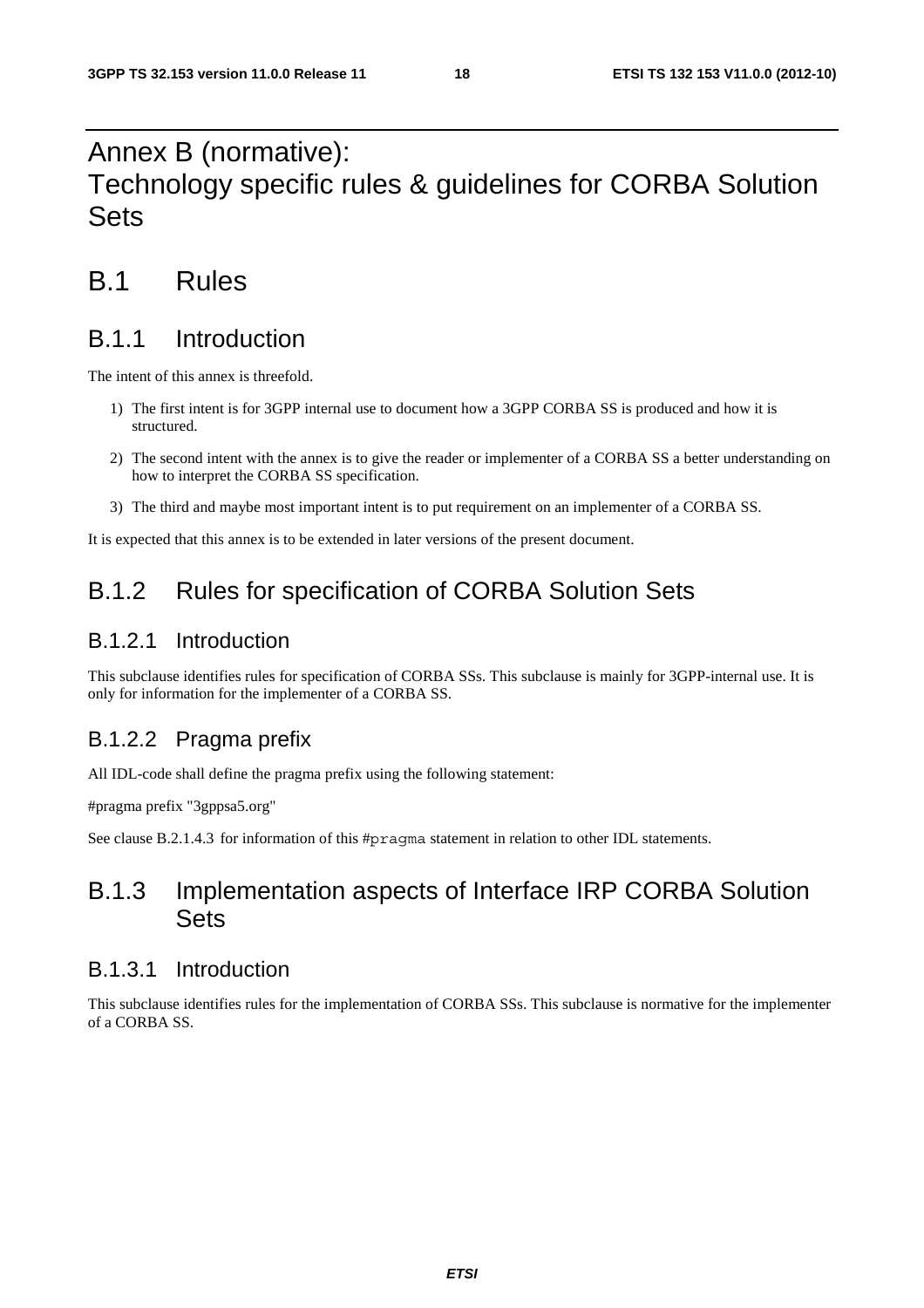### B.1.3.2 IRPAgent behaviour on incoming optional method

The IRPAgent, claiming compliance to a particular SS version of a particular IRP such as the Alarm IRP, shall implement all Mandatory and all Optional methods. Each method implementation shall have a signature specifying all Mandatory and all Optional parameters.

- If the IRPAgent does not support a particular optional method, it shall throw the OperationNotSupported exception when the IRPManager invokes that method.
- If the IRPAgent have not implemented a particular method (because it is compiled with an IDL version that does not define the method), the CORBA ORB of the IRPAgent shall throw a system exception if the IRPManager invokes that method.

In all the above cases when an exception is thrown, the IRPAgent shall restore its state before the method invocation.

### B.1.3.3 IRPAgent behaviour on incoming optional parameter of operation

An IRPAgent must implement all optional parameters, as well as mandatory parameters, in all methods.

If the IRPAgent supports the implemented method but does not support its (one or more) optional input parameters, upon method invocation, the IRPAgent shall check if those parameters carry "no information" or absence semantics (defined later in subclause B.1.3.5). If the check is negative, the IRPAgent shall throw the ParameterNotSupported exception with a string carrying the name of the unsupported optional parameter.

### B.1.3.4 IRPAgent behaviour on outgoing attributes of notification

CORBA SS uses OMG defined structured event to carry notification. The structured event is partitioned into header and body.

The absence semantics of attribute in the header is realized by a string of zero length.

The body consists of one or more name-value pair attributes. The absence semantics of these attributes is realized by their absence.

For optional sub-attributes of an attribute carried by the name-value pair, their absence semantics is realized by the encoding rule of "absence semantics". See subclause B.1.3.5.

### B.1.3.5 Encoding rule of absence semantics

The operation parameters are mapped to method parameters of CORBA SS. The absence semantics for an operation (input and output) parameter is method parameter type dependent.

- For a string type, if the parameter is specified as a string type, the absence semantics is a string of zero length. If the parameter is specified as a union structure (preferred), the absence semantics is conveyed via a FALSE Boolean value switch.
- For an integer type, if the parameter is specified as a signed, unsigned, long, etc type, the absence semantics is the highest possible positive number. If the parameter is specified as a union structure (preferred), the absence semantics is conveyed via a FALSE Boolean value switch.
- For a boxed valueType (supported by CORBA 2.3), it is the null value.

The notification parameters are mapped to attributes of the CORBA Structured Events. The absence semantics for a notification parameter is attribute position (within the Structured Event) dependent.

- For the fixed header of the Structured Event header, the absence semantics is realized by a string of zero length.
- For the filterable body fields of the Structured Event body, the absence semantics is realized by the absence of the corresponding attribute.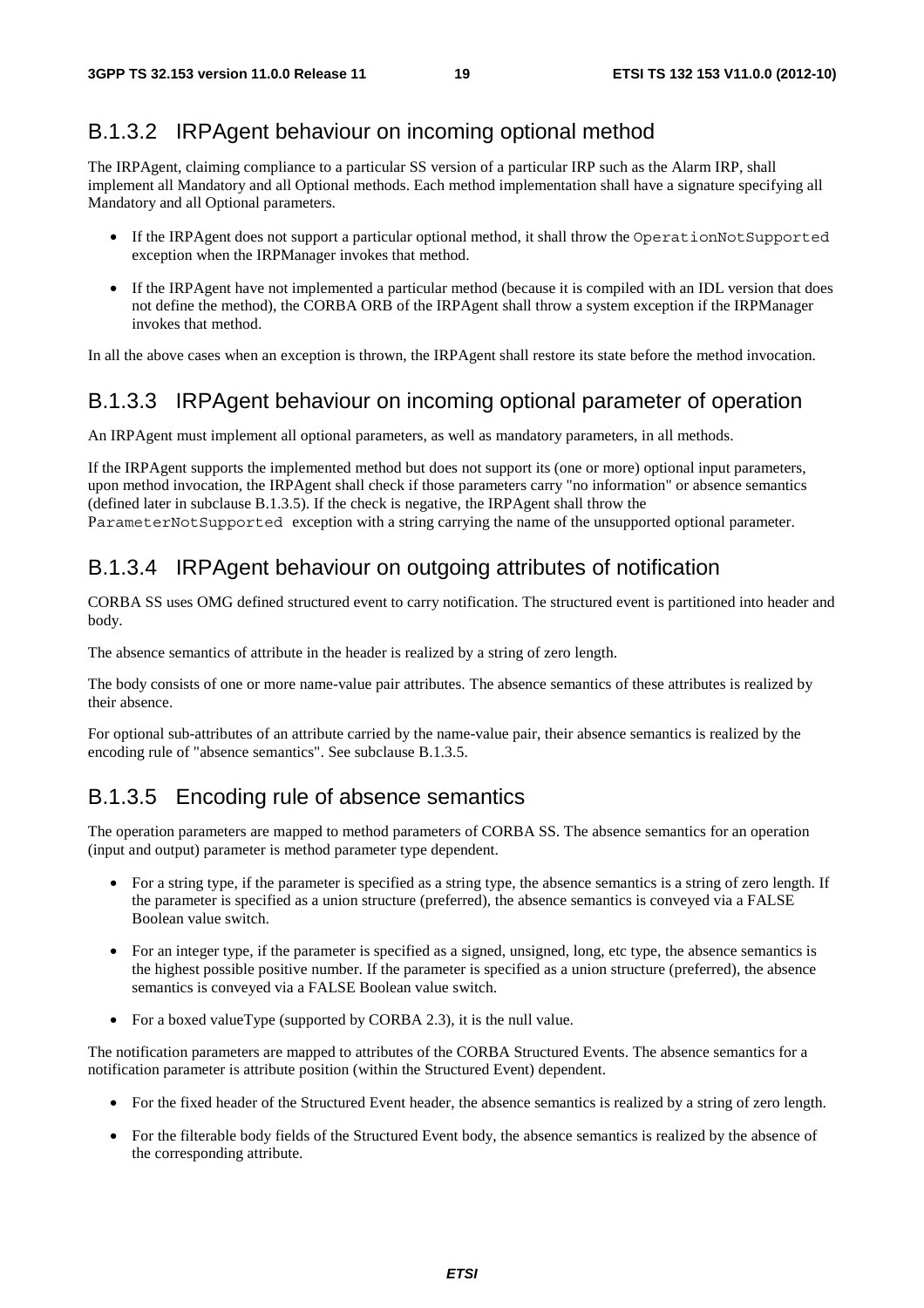### B.1.4 Rules for NRM IRP CORBA SS extensions

This clause discusses how the models and IDL definitions provided in a particular NRM IRP CORBA SS can be extended for a particular implementation and still remain compliant with IRP specifications.

Note: Protocol-neutral rules for NRM IRP IS-level extensions are defined in TS 32.150 [3] Annex G.

#### B.1.4.1 Allowed extensions

Vendor-specific MOCs may be supported. The vendor-specific MOCs may support new types of attributes. The standardised notifications may be issued referring to the vendor-specific MOCs and vendor-specific attributes. New MOCs shall be distinguishable from standardised MOCs by name. Standardised and vendor-specific attributes may be used in vendor-specific MOCs. Vendor-specific attribute names shall be distinguishable from existing attribute names.

MOCs may be subclassed. Subclassed MOCs shall maintain the specified behaviour of the superior classes. They may add vendor-specific behaviour with vendor-specific attributes. When subclassing, naming attributes cannot be changed. The subclassed MOC shall support all attributes of its superior class. Vendor-specific attributes cannot be added to MOCs without subclassing.

When subclassing, the standardised containment rules and their specified cardinality shall still be followed. As an example, ManagementNode (or its subclasses) shall be contained under SubNetwork (or its subclasses).

Managed Object Instances may be instantiated as CORBA objects. This requires that the MOCs be represented in IDL. MOCs are not currently specified in IDL, but may be specified in IDL for instantiation or subclassing purposes. However, management information models should not require that IRPManagers access the instantiated managed objects other than through supported methods in the present document.

Extension rules related to notifications (Notification categories, Event Types, Extended Event Types etc.) are for further study.

#### B.1.4.2 Extensions not allowed

The IDL specifications in the present document cannot be edited or altered. Any additional IDL specifications shall be specified in separate IDL files.

IDL interfaces (note: not MOCs) specified in the present document may not be subclassed or extended. New interfaces may be defined with vendor-specific methods.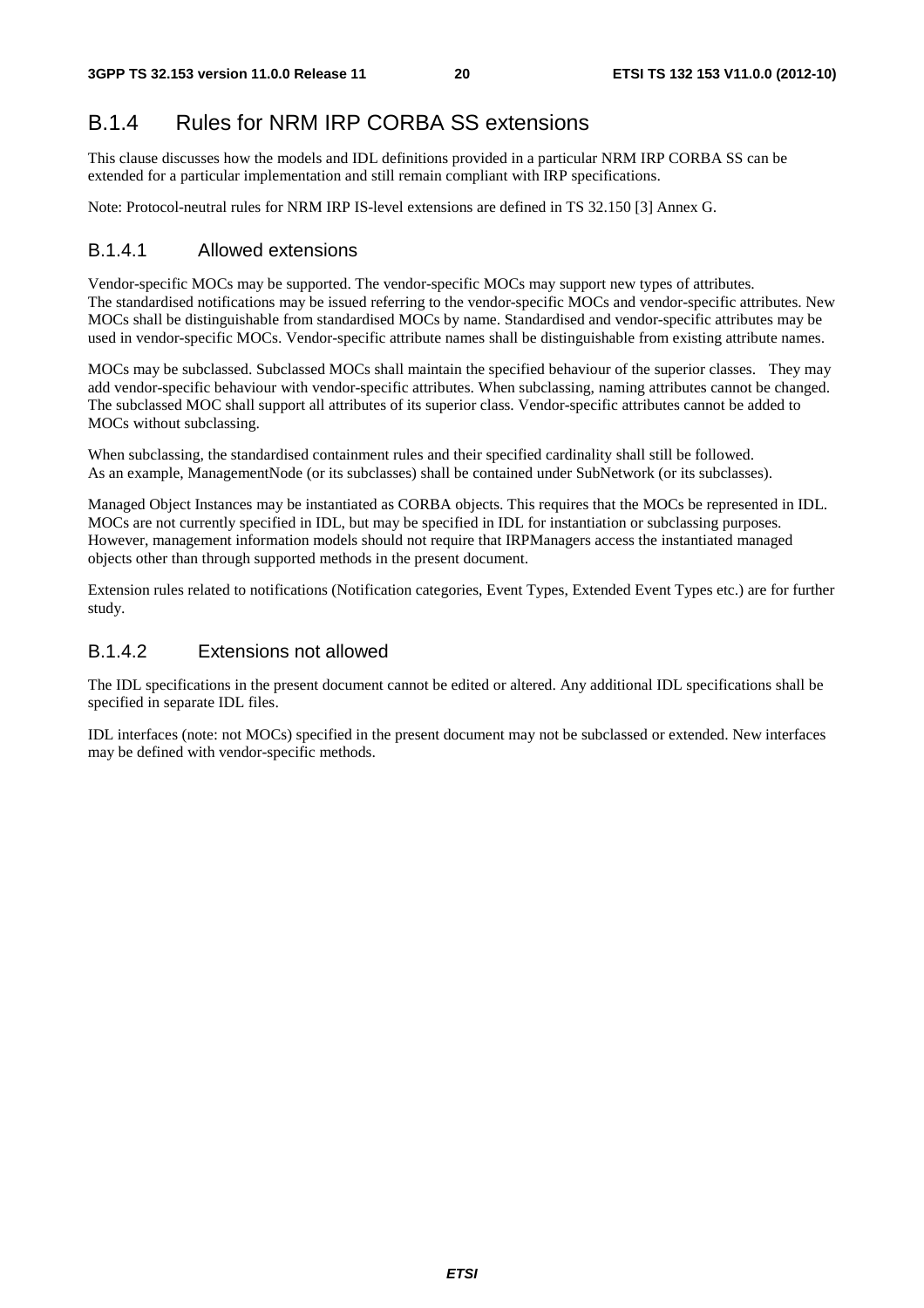# B.2 Guidelines (Style Guide for CORBA SS IDL)

This subclause describes the style guide for writing IDL statements for Interface IRP and NRM IRP. The guidelines are largely based on the OMG IDL Style Guide (OMG document: ab/98-06-03) [9] with extensions for IRP use.

The guide sets out consistent naming, structural conventions and usage of SS interface for the IDL in IRP CORBA SS specifications.

### B.2.1 Modules and File

#### B.2.1.1 Use of Modules

All declarations of IDL shall be contained in modules. No declarations of interfaces and definitions shall appear in the global scope.

Nesting modules is a useful technique when dealing with large namespaces to avoid name clashes and clarify relationships. A module nested within another module shall not have the same name as a top-level module in any other IRP CORBA SS specification.

### B.2.1.2 File Names

CORBA SS specifications contain IDL statements.

The rule defined below specifies:

- a) How to partition/extract these IDL statements to be placed in a file; and
- b) How to name the file.

Note that IDL uses "#include "X"" statement where X is a name of a file containing IDL statements.

#### **Rule:**

In the annex where IDL statements are defined, use a special marker to indicate that a set of IDL statements shall be contained in one file. The name of the file shall be the name of the first IDL module, concatenated with four characters ".idl". Within a CORBA SS, multiple markers (implying multiple files), can be used.

It is not allowed to have an IDL module split into multiple files.

#### B.2.1.3 Include Conventions

All included IDL files shall be specified using the  $\langle \dots \rangle$  form of  $\#$ include. For example:

```
#include <ManagedGenericIRPConstDefs.idl>
```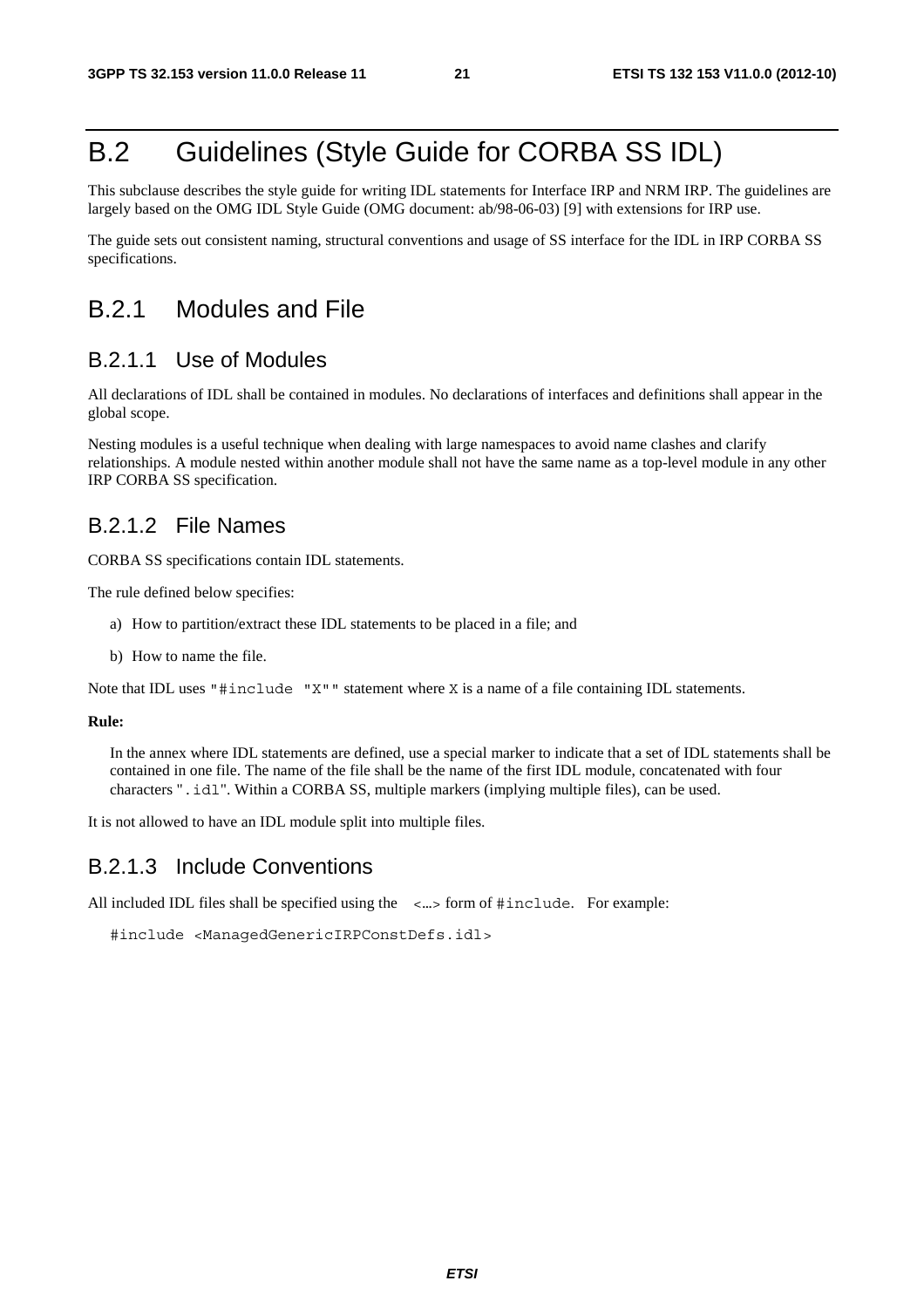### B.2.1.4 File Structure

#### B.2.1.4.1 File Internal Identification

The first line of the IDL file shall contain "//File:" followed by a single space followed by the name of the file. For example,

//File: ExampleIRPConstDefs.idl

#### B.2.1.4.2 File Guard

An IDL file shall use a *guard* (consisting of three pre-processor lines) to avoid multiple definition errors. An example of a guard for the file called TestManagementIRPConstDefs.idl is:

```
#ifndef _TestManagementIRPConstDefs_idl_ 
#define _TestManagementIRPConstDefs_idl_ 
...remainder of the IDL
```
#endif // TestManagementIRPConstDefs idl

#### B.2.1.4.3 Required Contents

If any other files are to be included, the #include statements come after the guard.

After #include lines, if any, and immediately before the module statement, the following line shall appear:

#pragma prefix "3gppsa5.org"

#### B.2.1.4.4 Example illustrating a File Structure

```
//File: ExampleIRPConstDefs.idl 
#ifndef _EXAMPLE_IRP_CONST_DEFS_IDL_ 
#define _EXAMPLE_IRP_CONST_DEFS_IDL_ 
// This module describes/is part of… 
#include "ExampleIncludeOne.idl" 
#include "ExampleIncludeTwo.idl" 
#pragma prefix "3gppsa5.org" 
module ExampleIRPConstDefs { 
// IDL Definitions here 
}; 
#endif // _EXAMPLE_IRP_CONST_DEFS_IDL_
```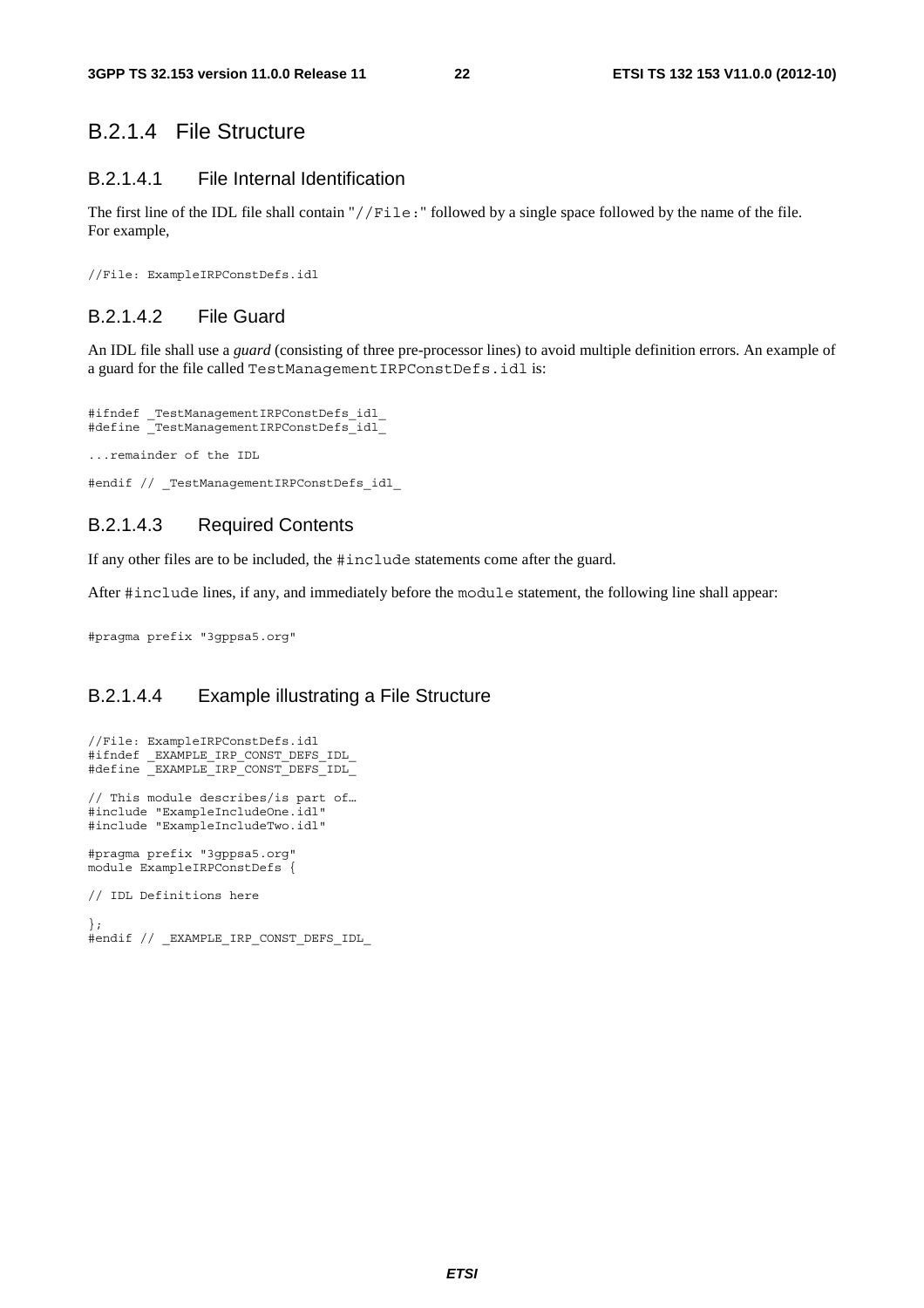### B.2.2 Identifiers

### B.2.2.1 Mixed Case, Beginning Upper, No Underscores

The following categories of identifiers follow the *Mixed Case, Beginning Upper, No Underscores* rules:

- module
- interface
- typedef
- Constructed types (struct, union, enum)
- exception

The "No underscores" rule is also applicable to all words that begin with an upper case letter with the remaining letters being lower case.

As a further note on naming, it is not necessary to append the value "*Type*" to an identifier. The fact that it is a type is obvious from the consistent application of this naming convention.

Examples:

```
module PMIRPConstDefs(…); 
interface AttributeNameValue(…);
```
### B.2.2.2 Lower Case with Underscores

The following categories of identifiers follow the *Lower Case with Underscores* rules. All letters are lower case and words (if more than one) are separated with underscores.

- Operation name and notification name
- Attribute name
- Parameter name
- Structure member name

Examples:

```
get notification categories(...);
string comment text;
void get alarm count (…, out unsigned long critical count,..);
 struct Comment \{...; string user id; string system id;..\};
```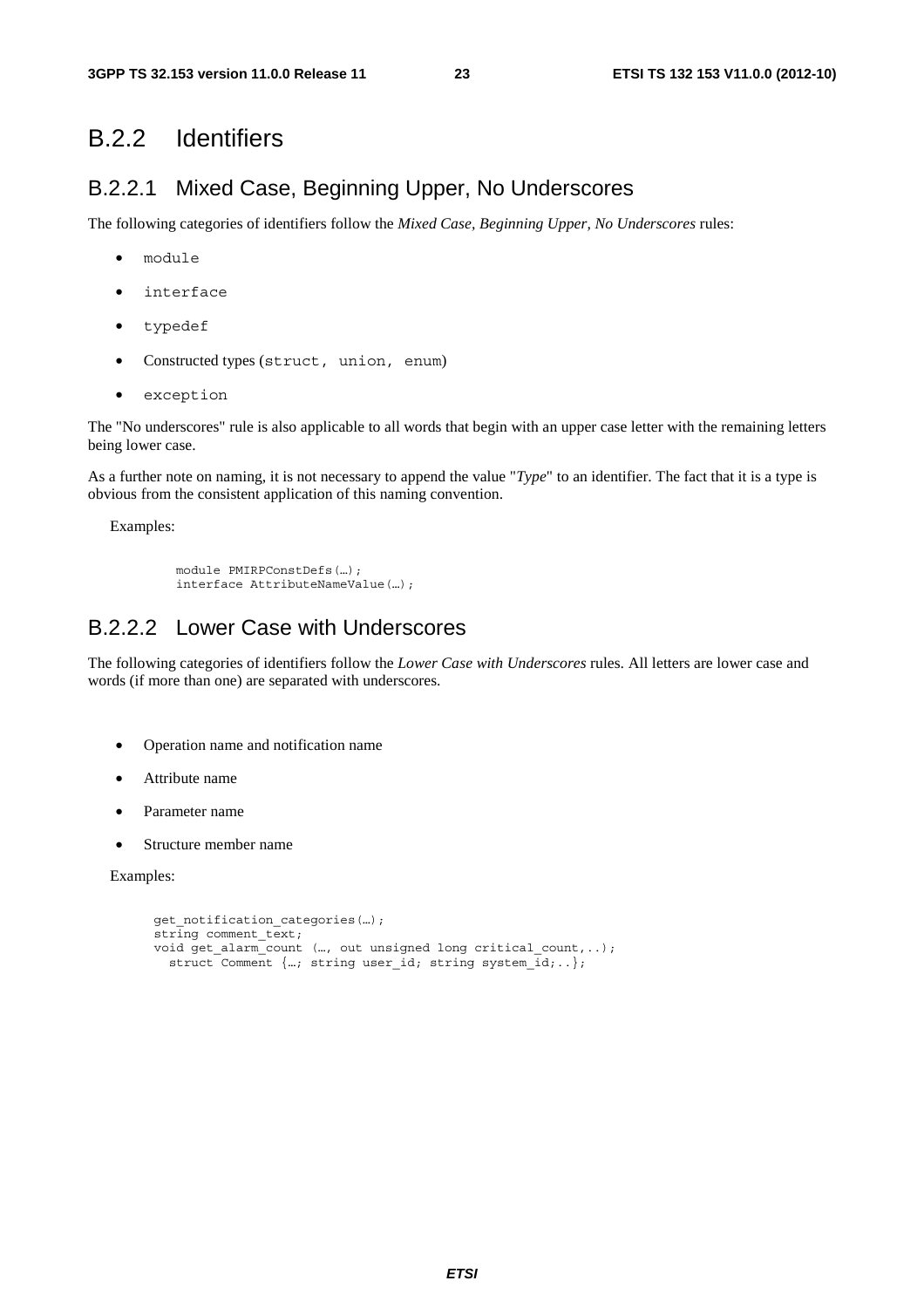### B.2.2.3 Upper Case with Underscores

The following categories of identifiers follow *Upper Case with Underscores* rules. All letters are in upper case and words have an underscore separating them.

- Enum value
- Constant

Examples:

```
enum SubscriptionState {ACTIVE, SUSPENDED, INVALID}; 
const string JOB_ID = "JOB_ID";
```
### B.2.2.4 Naming IDL Sequence Types

Typically a new type declared as an IDL sequence of another type will have the text "List" appended to the name of the base type. Another convention is to declare such types as unordered sequences or ordered sets for consistency with ASN.1 notation. In this case they should have the "Seq" or "Set" (instead of "List") appended respectively.

Example of an "ordered set":

typedef sequence <SubscriptionId> SubscriptionIdSet;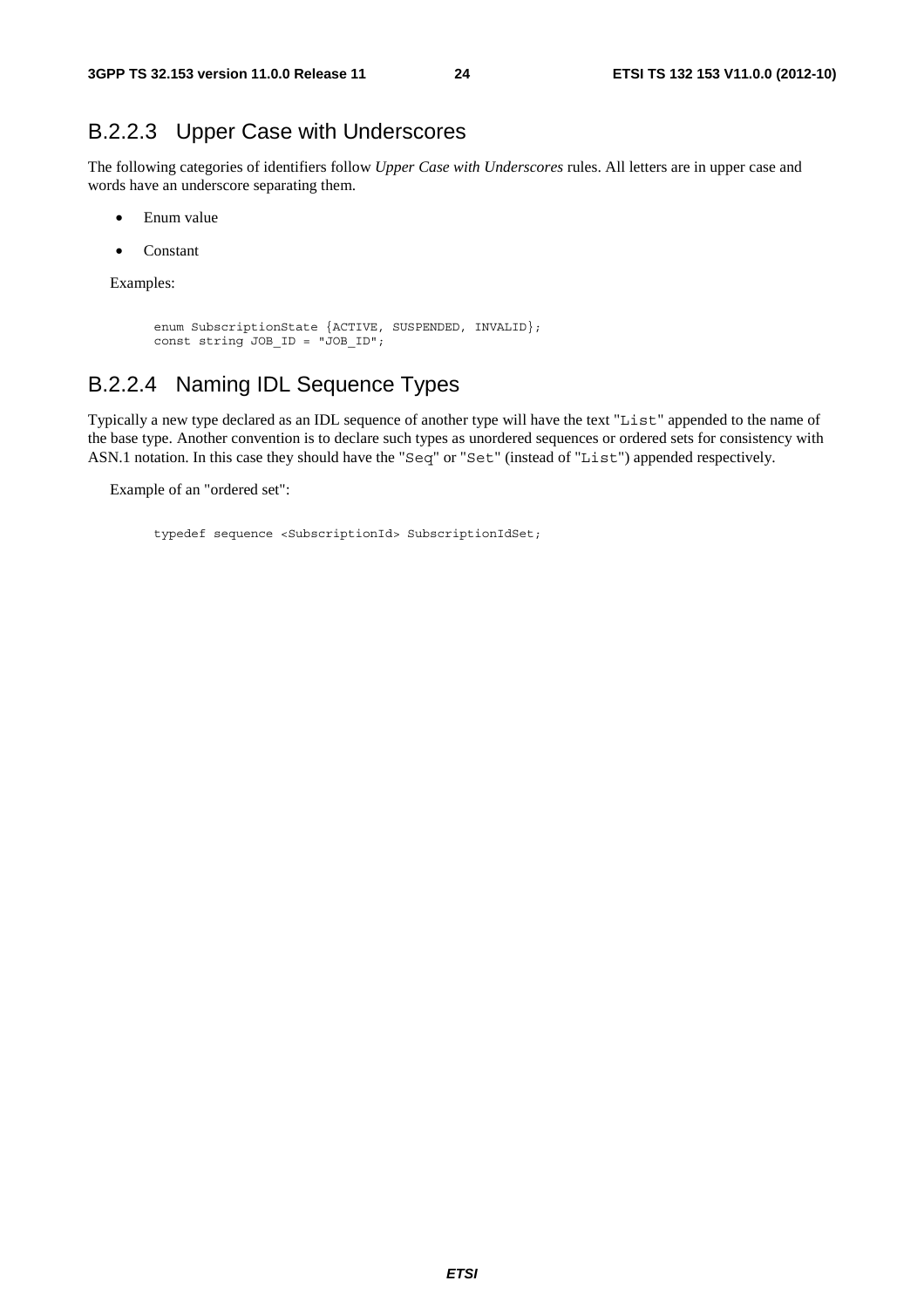### B.2.3 Interface IRP

Every Interface IRP should have 3 IDL modules (each specified in a separate IDL file):

```
module YyyIRPConstDefs {…}; // no change from Rel-5 practice.
```
module YyyIRPSystem {…}; // no change from Rel-5 practice.

module YyyIRPNotifications  $\{...\}$ ; // new compared to Rel-5 practice

The first module defines all necessary IDL constructs, such as constant strings and type definitions, for the methods and notifications. The second module defines the methods. The third module defines the notifications.

### B.2.3.1 Constant String and Type Definitions

This first module defines all necessary IDL constructs used by the methods (defined in the second module) and notifications (defined in the third module). The name of this module is YyyIRPConstDefs where Xxx is the name of the subject Interface IRP. An example is "PMIRPConstDefs".

Within this module, define data types used in the methods.

Also, define the data types of the attribute values used in the notifications.

CORBA SS authors should always check the generic types defined in "ManagedGenericIRPConstDefs" before creating a new type.

For the attribute names of the structured notifications, define an interface AttributeNameValue that captures the string definitions. Make sure these definitions do not clash with those defined for the notification header, i.e. notification id, event time, system DN, managed object class and managed object instance (see NotificationIRPNotification::Notify).

An example from PMIRPConstDefs:

```
 /** 
    * This block identifies attributes which are included as part of the 
    * PMIRP. These attribute values should not 
    * clash with those defined for the attributes of notification 
    * header (see IDL of Notification IRP). 
    */ 
   interface AttributeNameValue 
\{const string JOB ID = "JOB ID";
      const string JOB STATUS = "JOB STATUS";
      const string REASON = "REASON";const string MONITOR ID = "MONITOR ID";
       const string MONITOR_STATUS = "MONITOR_STATUS"; 
    };
```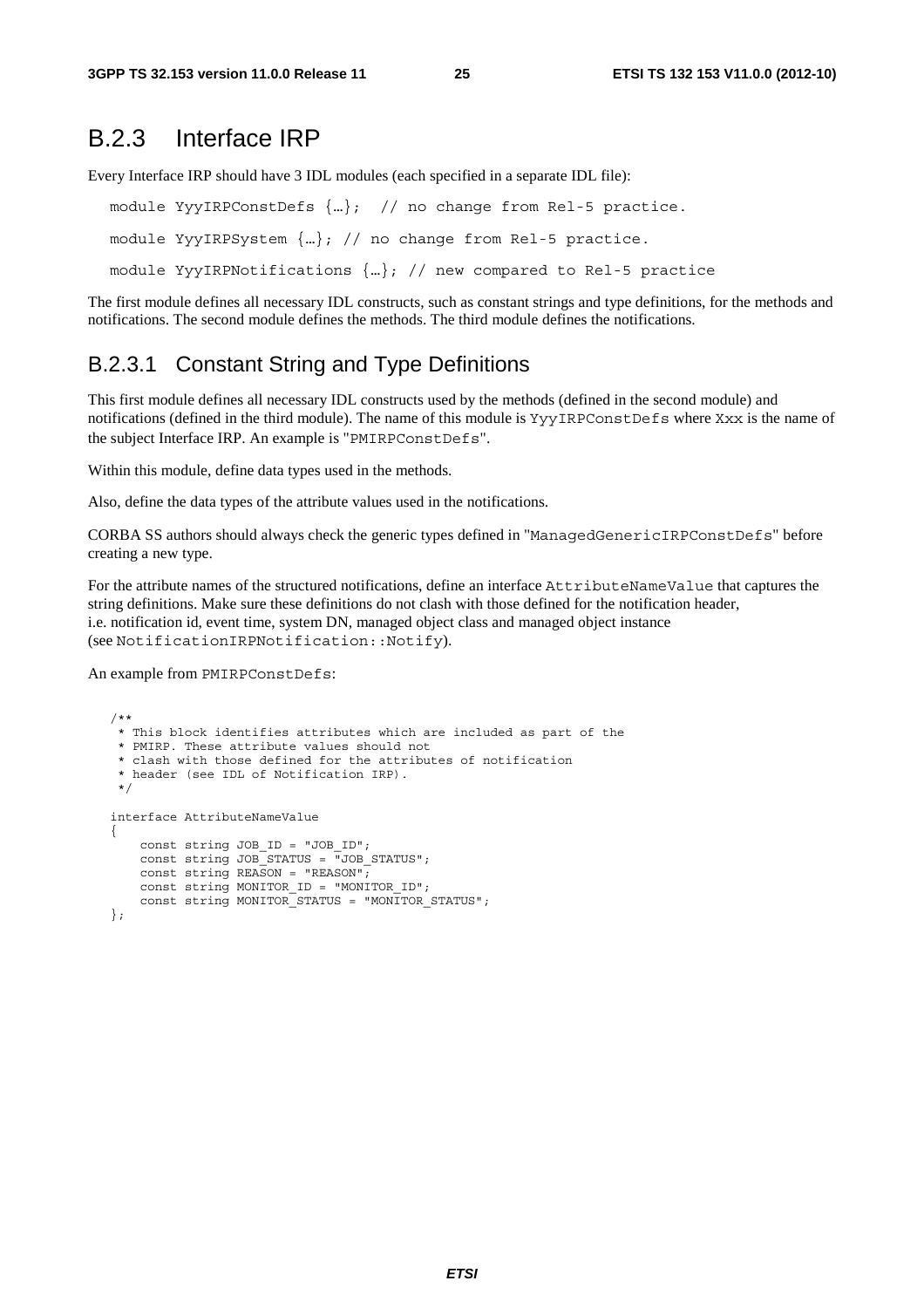### B.2.3.2 Operations

The second module defines the methods. The name of the module is YyyIRPSystem where Yyy is the name of the subject Interface IRP. An example is AlarmIRPSystem.

At the beginning of this module, define all required exceptions. Naming conventions for exception are covered in B.2.2.1 above. CORBA SS authors should always check if the generic exceptions defined in the ManagedGenericIRPSystem can be reused before declaring new exception types.

Then define one interface called YyyIRP encapsulating all methods of the subject Yyy Interface IRP. If the subject Interface IRP IS specifies that its YyyIRP inherits from XxxIRP, then reflect the inheritance relation in the interface definition. The following is an example of AlarmIRP that inherits from ManagedGenericIRP.

```
module AlarmIRPSystem 
{ 
… 
… 
interface AlarmIRP : ManagedGenericIRPSystem:: ManagedGenericIRP {…}; 
… 
};
```
Naming conventions for operations are covered in B.2.2.2 above.

### B.2.3.3 Notifications

Use a separate module to define the notifications. The name the module is YyyIRPNotifications where Yyy is the name of the subject Interface IRP. Examples are KernelCMIRPNotifications and PMIRPNotifications.

For NotificationIRPNotifications, do:

• Define one IDL interface Notify. Capture the four constant strings that are the names of the four NV (name value) pairs of filterable\_body\_field of the CORBA structured event. These four CORBA NV pairs are mapped from the five notification header attributes (defined by the Notification IRP IS), i.e. the objectClass, objectInstance, notificationId, eventTime and systemDN.

For YyyIRPNotifications where Yyy is not Notification, do:

- At the beginning of this module, define the const strings for the notification types that correspond to the set of notifications specified by (and not inherited by and not imported by) the subject Interface IRP.
- Then define a number of IDL interfaces corresponding to notifications specified in the subject Interface IRP. These interfaces should inherit from NotificationIRPNotifications::Notify. Within each interface, the first IDL statement defines the notification type (that is used as the second field of the fixed header of the structured notification). The second and subsequent IDL statements define the attribute names of this notification type, excepting those already defined by NotificationIRPNotifications::Notify. The data type of the attribute value, which is defined in YyyIRPConstDefs, should be mentioned in the comment block of this IDL statement.
- Then define a number of IDL interfaces corresponding to notifications imported, if any. These interfaces should inherit from the imported interface. An example is interface NotifyObjectCreation : KernelCMIRPNotifications:: NotifyObjectCreation. Within this interface, define all necessary IDL constructs, if any, which are not defined in the imported interface. This interface may contain no IDL statement if the IDL constructs defined in the imported interface are sufficient. For each interface imported, insert a comment "The first field of this notification carries the IRPVersion of this CORBA SS."
- There is no need to re-define interfaces for notifications that are already specified in other Interface IRP, and from which the subject IRP inherits.

The following is an extract from PMIRPNotifications.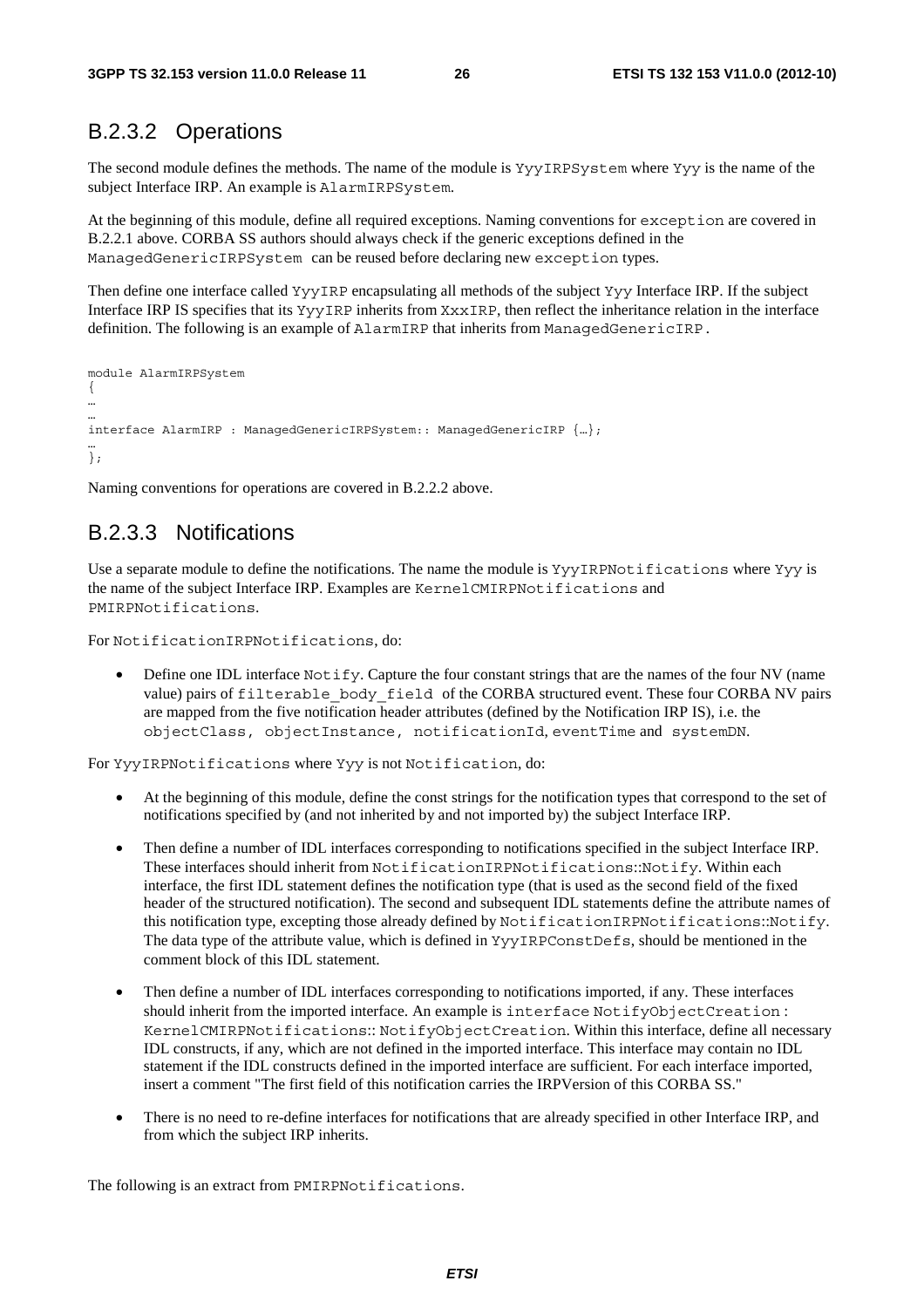```
 module PMIRPNotifications 
  { 
     const string ET_MEASUREMENT_JOB_STATUS_CHANGED = "notifyMeasurementJobStatusChanged"; 
     const string ET_THRESHOLD_MONITOR_STATUS_CHANGED = "notifyThresholdMonitorStatusChanged"; 
     interface NotifyMeasurementJobStatusChanged: NotificationIRPNotifications::Notify 
     { 
      const string EVENT TYPE = ET MEASUREMENT JOB STATUS CHANGED;
       /** 
       * This constant defines the name of the jobId property, 
       * which is transported in the filterable_body fields. 
       * The data type for the value of this property 
       * is PMIRPConstDefs::JobIdType. 
       */ 
       const string JOB_ID = PMIRPConstDefs::AttributeNameValue::JOB_ID; 
       … 
 … 
 }; 
     interface NotifyXXX : NotificationIRPNotifications::Notify 
     { 
 … 
     }; 
 … 
 };
```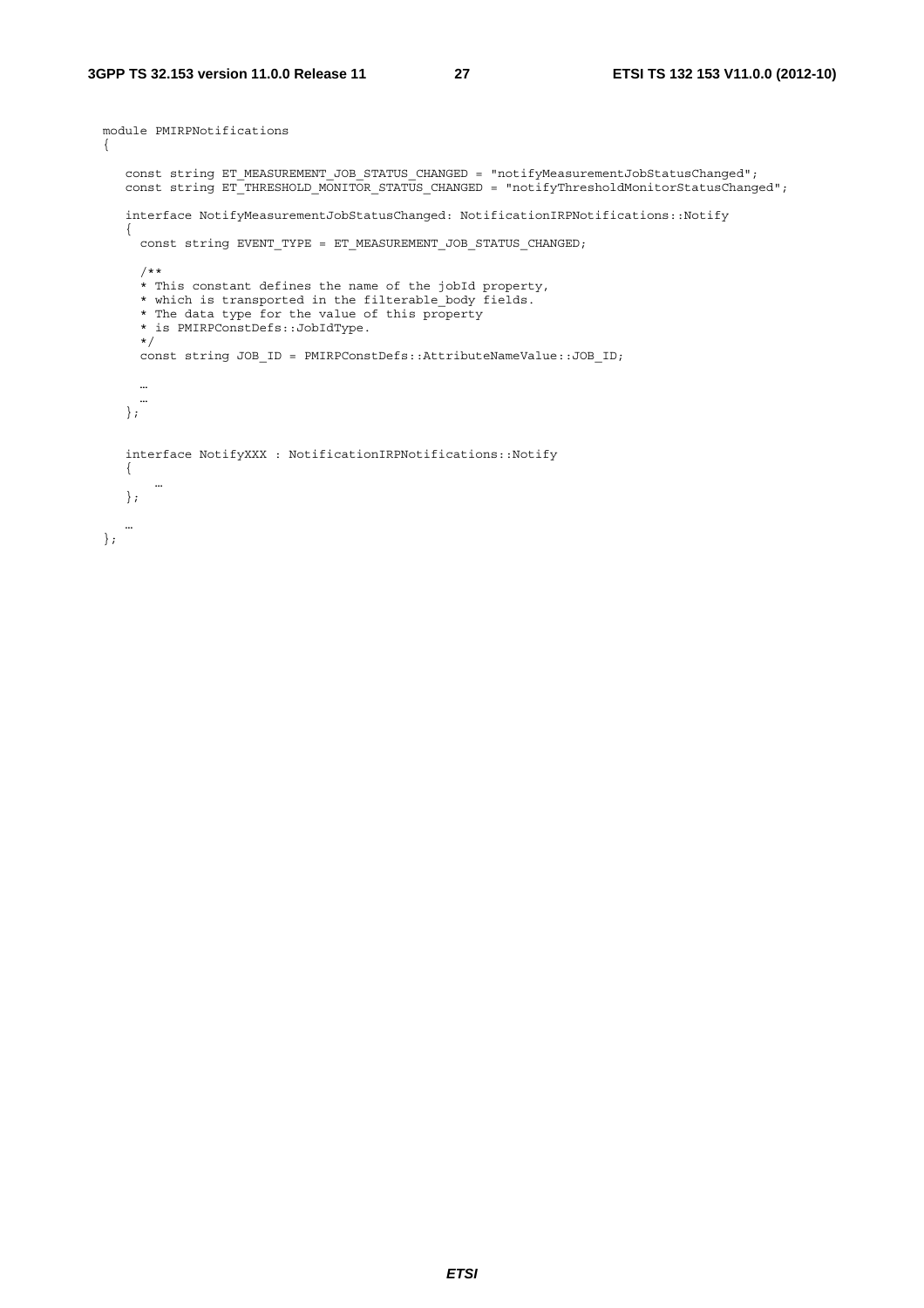### B.2.4 NRM IRP

Use one module to define the IDL constructs for the managed object classes. The name of this module is XxxNRIRPConstDefs where Xxx is the name of the subject NRM IRP.

An example is UtranNRIRPConstDefs.

Within the module, define a set of IDL interfaces each of which corresponds to a managed object class specified. The interface definition respects the inheritance relation specified.

After the interface definition, the type definition for each attribute defined for the managed object class is defined (including inherited attributes). The type is defined in one of two ways:

- 1. With a typedef of the type that matches the attribute definition in the NRM Information Object Class (IOC) mapping table, or
- 2. With a CORBA IDL comment if the same attribute name is already defined in managed object classes already defined in this NRM.

An example of managed object class RncFunction, which inherits from GenericNRIRPConstDefs::ManagedFunction, is shown below.

```
module UtranNRIRPConstDefs 
{ 
… 
/** 
         * Definitions for MO class RncFunction 
         */ 
      interface RncFunction : GenericNRIRPConstDefs: : ManagedFunction
        { 
           const string CLASS = "RncFunction"; 
           // Attribute Names 
           // 
           const string rncFunctionId = "rncFunctionId"; 
           const string mcc= "mcc"; 
           const string mnc= "mnc"; 
          const string rncId= "rncId";
        }; 
       typedef string rncFunctionId; 
       typedef long mcc; 
       typedef long mnc; 
       typedef long rncId; 
       // userLabel 
…
```
};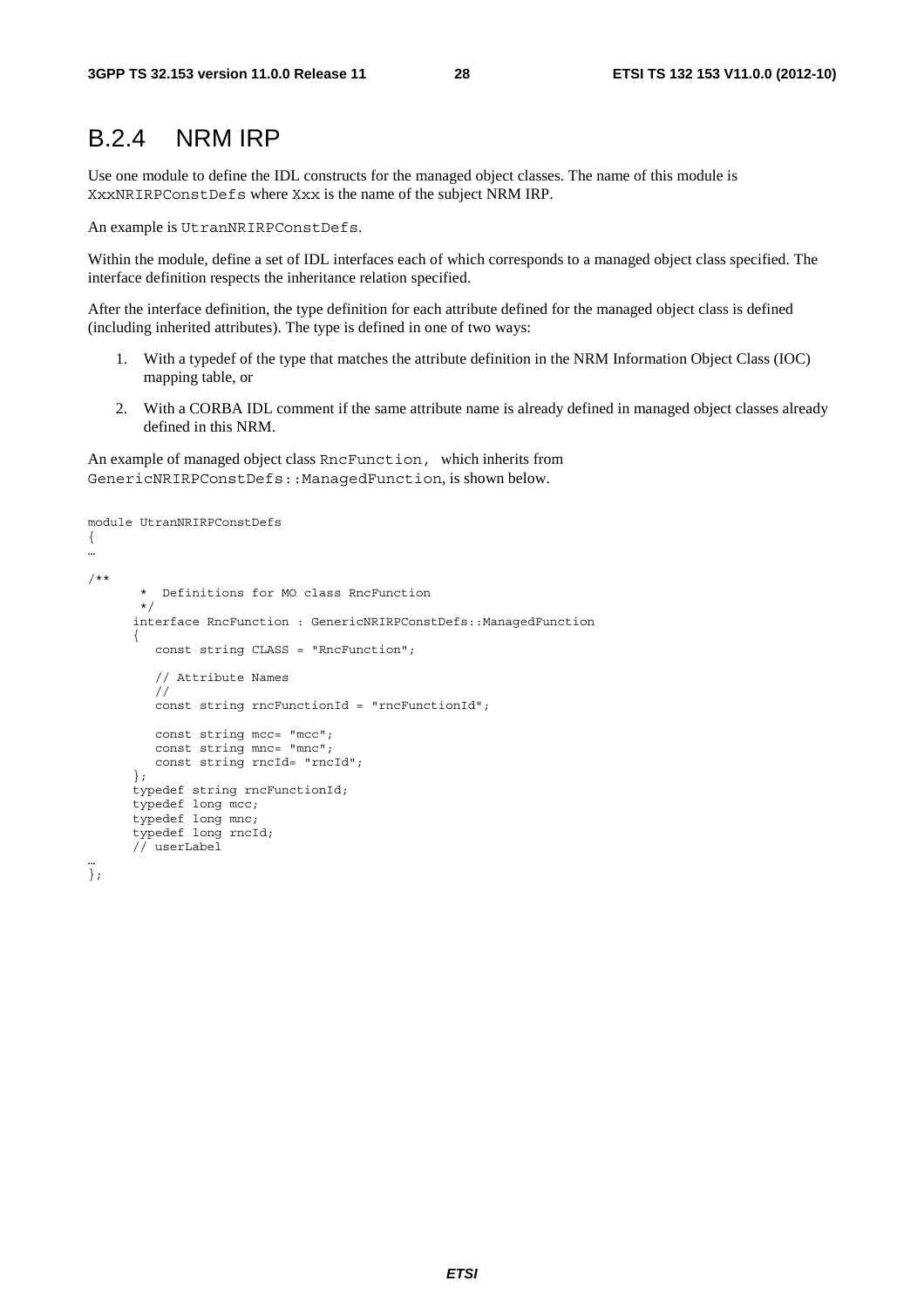# Annex C (normative): Technology specific rules & guidelines for SOAP SSs

### C.1 Rules

### C.1.1 Introduction

The intent of this annex is threefold.

- 4) The first intent is for 3GPP internal use to document how a 3GPP SOAP SS is produced and how it is structured.
- 5) The second intent with the annex is to give the reader or implementer of a SOAP SS a better understanding on how to interpret the SOAP SS specification.
- 6) The third and maybe most important intent is to put requirement on an implementer of a SOAP SS.

It is expected that this annex is to be extended in later versions of the present document.

### C.1.2 Rules for specification of SOAP Solution Sets

#### C.1.2.1 Introduction

This subclause identifies rules for specification of SOAP SSs. This subclause is mainly for 3GPP-internal use. It is only for information for the implementer of a SOAP SS.

#### C.1.2.2 File names

The WSDL files should follow the naming convention:

WSDLTarget.wsdl

with:

WSDLTarget being the text after the character '#' in the target namespace of the definitions

Examples:

If the 3GPP WSDL document contains <definitions ... targetNamespace="http://www.3gpp.org/ftp/specs/archive/32\_series/32.666#KernelCMIRPSystem">, then the WSDL filename shall be KernelCMIRPSystem.wsdl.

If the WSDL document contains

<definitions ... targetNamespace="http://www.3gpp.org/ftp/specs/archive/32\_series/32.111-6#AlarmIRPSystem">, then the WSDL filename shall be AlarmIRPSystem.wsdl.

### C.1.2.3 Void

### C.1.2.4 XML version encoding

The first line of each wsdl and xsd file shall indicate the XML version and encoding. The supported XML version is 1.0 (refer to [15]) and encoding is UTF-8 (refer to [16]).

Therefore, the wsdl and xsd files should begin with:

```
<?xml version="1.0" encoding="UTF-8"?>
```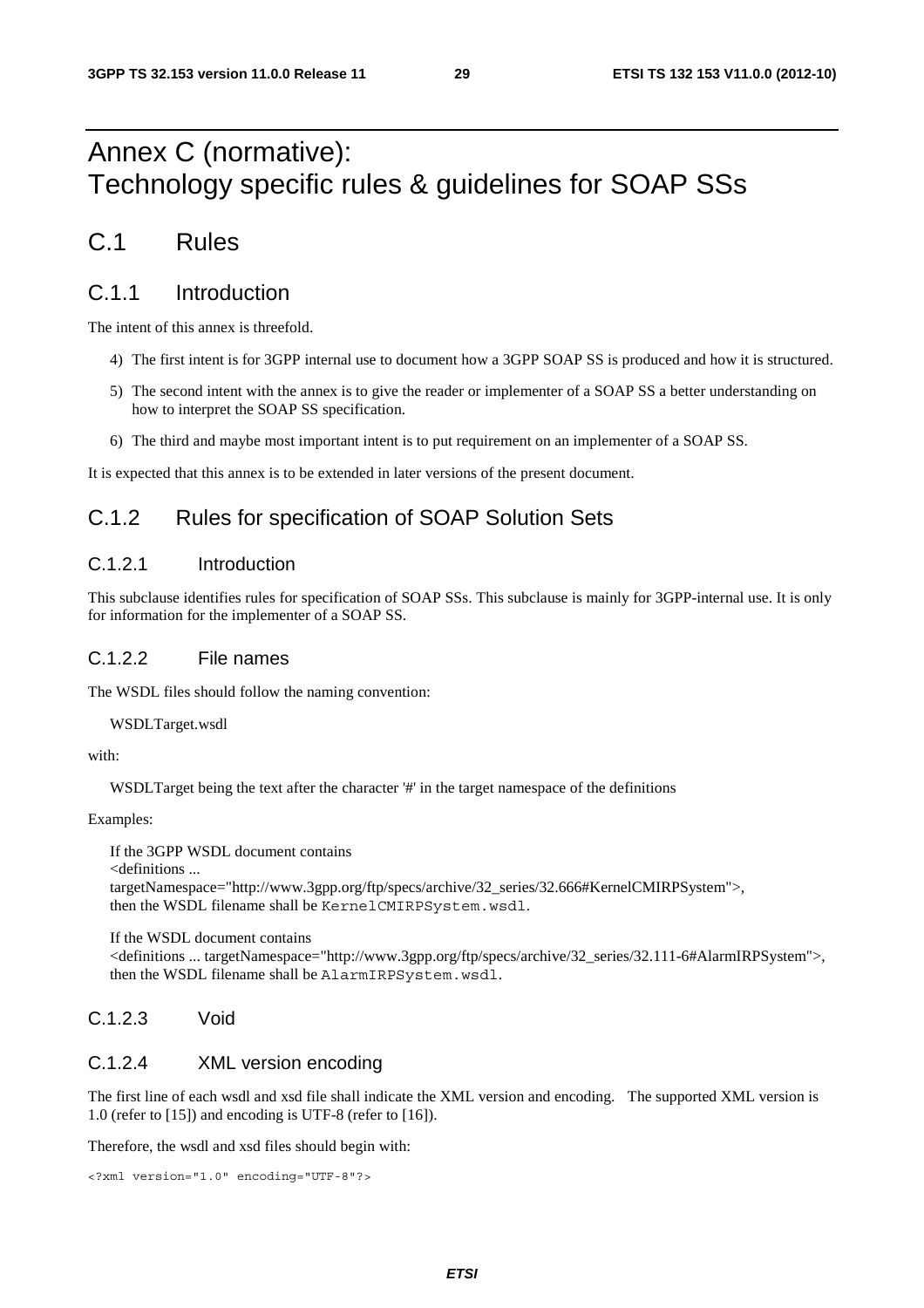#### C.1.2.5 Namespaces

The WSDL namespace URI shall follow the naming convention:

```
http://www.3gpp.org/ftp/specs/archive/32_series/IRPNumber#ResourceName
```
with:

- IRPNumber being the number before the 3GPP document version number, corresponding to the 3GPP document which describes the resource,
- ResourceName being a mnemonic for the resource.

#### Examples:

If the 3GPP document "3GPP TS 32.111-7 V9.0.0 (2009-12)" describes the resource 'AlarmIRPSystem', then the WSDL namespace URI shall be

http://www.3gpp.org/ftp/specs/archive/32\_series/32.111-7#AlarmIRPSystem

If the 3GPP document "3GPP TS 32.127 V9.0.0 (2009-12)" describes the resource 'AAMIRPData', then the WSDL namespace URI shall be http://www.3gpp.org/ftp/specs/archive/32\_series/32.127#AAMIRPData

### C.1.3 Implementation aspects of Interface IRP SOAP Solution Sets

#### C.1.3.1 Introduction

This subclause identifies rules for the implementation of SOAP SSs. This subclause is normative for the implementer of a SOAP SS.

#### C.1.3.n XXXX rule

### C.2 Guidelines (Style Guide for SOAP SS WSDL)

This subclause describes the style guide for writing WSDL documents for Interface IRP.

The guide sets out consistent naming, structural conventions and usage of SS interface for the WSDL in IRP SOAP SS specifications.

#### C.2.1 File structure

The structure of the wsdl file shall follow the W3C WSDL Document Structure defined in [10] specifications.

#### C.2.1.1 Definitions

*Guidelines for the Definitions section.* 

#### C.2.1.2 Namespaces

*Guidelines for the Namespaces section.* 

#### C.2.1.3 Documentation

*Guidelines for the optional Documentation section.* 

#### C.2.1.4 Types

*Guidelines for Types*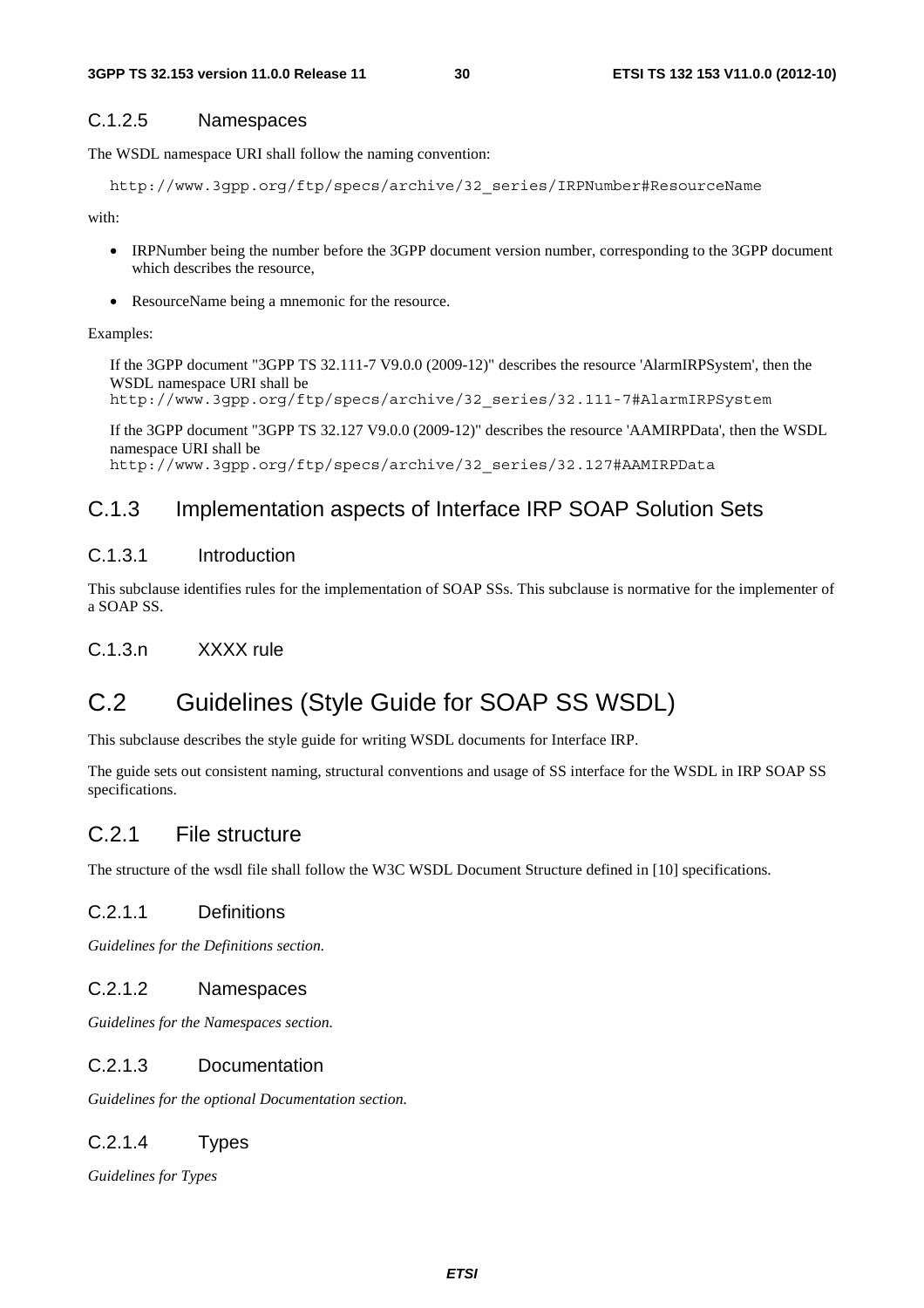#### C.2.1.5 Message

*Guidelines for Messages* 

#### C.2.1.6 Port type

*Guidelines for Port types* 

#### C.2.1.7 Binding

*Guidelines for Bindings* 

#### C.2.1.8 Port

*Guidelines for Ports* 

#### C.2.1.9 Service

*Guidelines for Services* 

### C.2.2 Identifiers

#### C.2.2.n *Rule n*

*Identify the categories of identifiers which follow the Rule n rules.*

### C.3 XML Schema Guidelines

This subclause describes the style guide for writing XML Schema for Operation/Notification messages and parameters to be imported into the WSDL file for the IRP SOAP SS specifications.

#### C.3.1 XSD guidelines for messages definition

#### C.3.1.1 Request message

*Guidelines for the Request message.* 

#### C.3.1.2 Response messages

*Guidelines for the Response messages.* 

#### C.3.1.3 Fault messages

*Guidelines for the Fault messages.* 

### C.3.2 XSD guidelines for parameters definition

#### C.3.1.1 General guidelines

*General guidelines for the parameters definitions.* 

#### C.3.1.1 Simple type definitions

*Guidelines for the simple type definitions.*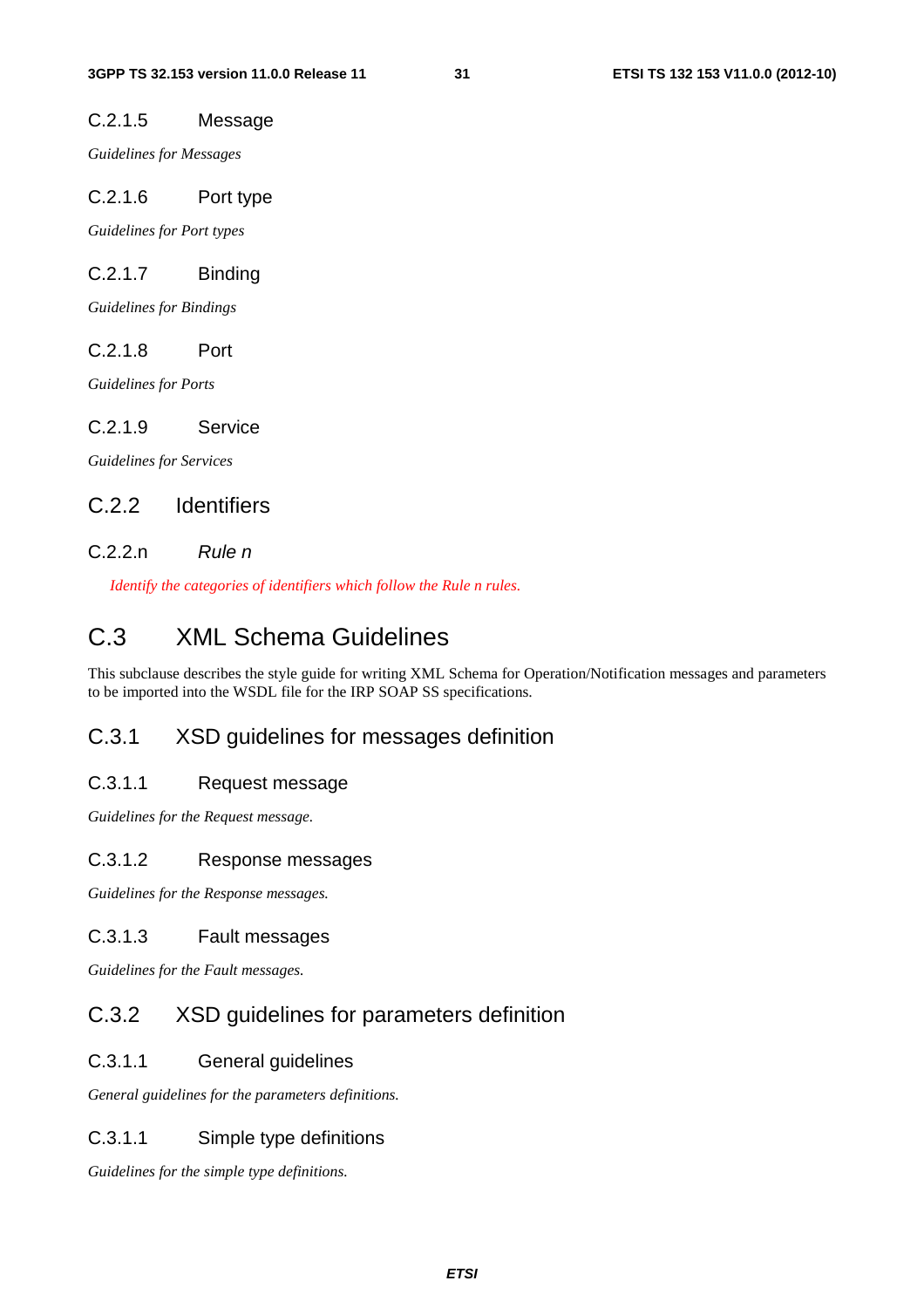### C.3.1.2 Complex type definition

*Guidelines for the complex type.* 

### C.3.3 Identifiers

The identifiers should follow the rules defined in paragraph C.2.2.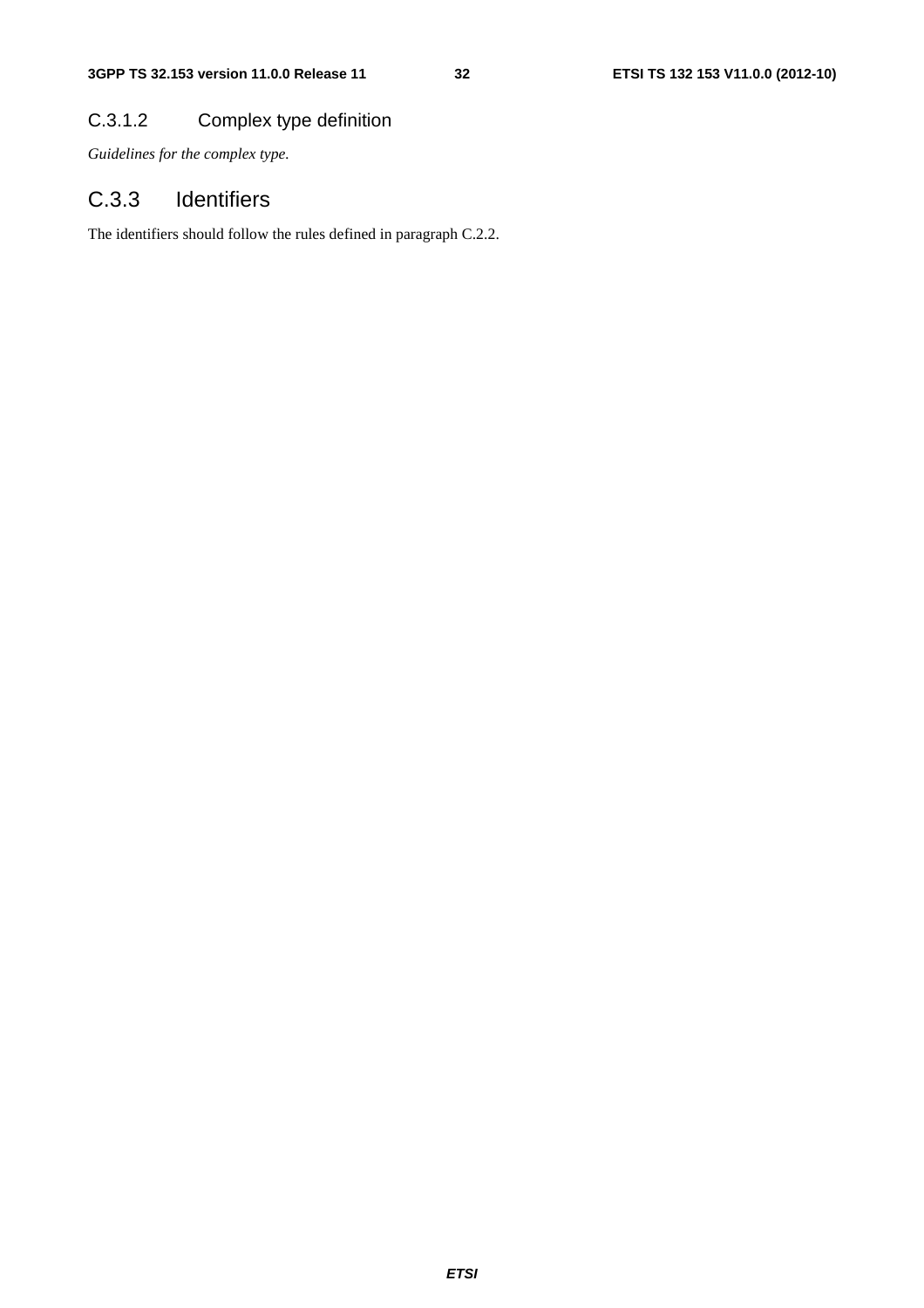# Annex D (normative): Technology specific rules & guidelines for XML specifications

# D.1 Rules

### D.1.1 XSD Use Cases

#### D.1.1.1 Background

3GPP defines a number of IOCs, say in Release-N. 3GPP also defines an XSD schema that can capture these IOCs, in Release-N.

Release-N+1 authors can/may also extend these Release-N IOCs to capture the newly agreed capabilities and publish them as Release-N+1 IOCs. Authors also define a Release-N+1 XSD schema.

The Use Cases here illustrate the capabilities of the Release-N+1 XSD schema.

The "?" in the Use Case tables are for further study.

#### D.1.1.2 Use Cases Set 1

Suppose the old-XSD has SubNetwork (SN) containing ManagedElement (ME).

Suppose the new-XSD has enhanced-SN containing enhanced-ME.

Suppose we want the XML-instance-documents (doc-1, doc-2, etc) to contain instances as identified below:

- Doc-1 has SN instance containing ME instances
- Doc-2 has SN instance containing enhanced-ME instances
- Doc-3 has SN instance containing ME instances and enhanced-ME instances
- Doc-4 has enhanced-SN containing enhanced-ME instances
- Doc-5 has enhanced-SN containing ME instances
- Doc-6 has enhanced-SN containing enhanced-ME instances and ME instances

Can a XML-instance-doc-creator (IRPAgent or IRPManager) produce the doc (column) using the XSD (row) identified?

|         | Doc-1 | Doc-2 | Doc-3 | Doc-4 | Doc-5 | Doc-6 |
|---------|-------|-------|-------|-------|-------|-------|
| Old-XSD |       |       |       |       |       |       |
| New-XSD |       |       |       |       |       |       |

Can a XML-instance-doc-reader (IRPAgent or IRPManager) validate the doc (i.e. confirm that the document is wellformed) (column) using the XSD (row) identified?

|         | Doc-1 | Doc-2 | Doc-3 | Doc-4 | Doc-5 | Doc-6 |
|---------|-------|-------|-------|-------|-------|-------|
| Old-XSD |       |       |       |       |       |       |
| New-XSD |       |       |       |       |       |       |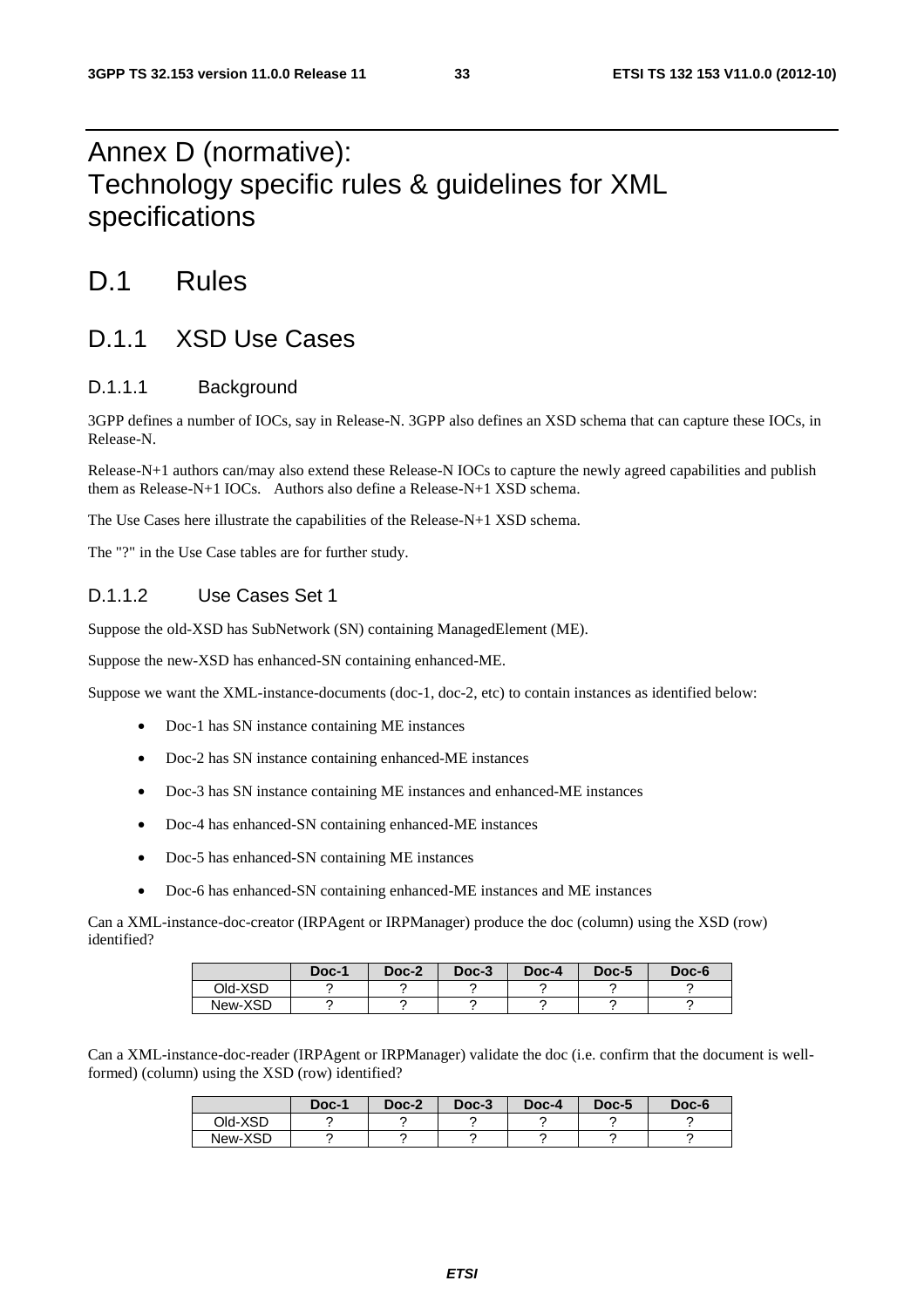#### D.1.1.3 Use Cases Set 2

Suppose one old-XSD has SubNetwork (SN) containing ManagedElement (ME) that in turn, contained an RNCFunction (RNC) defined by the other Old-XSD.

Suppose the new-XSD has enhanced-SN containing enhanced-ME. Suppose also another new-XSD has enhanced-RNC.

- Doc-7 has ME instance containing RNC instances
- Doc-8 has ME instances containing enhanced-RNC instances
- Doc-9 has ME instances containing RNC instances and enhanced-RNC instances
- Doc-10 has enhanced-ME instances containing enhanced-RNC instances
- Doc-11 has enhanced-ME instances containing RNC instances
- Doc-12 has enhanced-ME instances containing RNC instances and enhanced-RNC instances

Can a XML-instance-doc creator (IRPAgent or IRPManager) produce the doc (column) using the XSD (row) identified?

|         | Doc-7 | Doc-8 | Doc-9 | $Doc-10$ | <b>Doc-11</b> | <b>Doc-12</b> |
|---------|-------|-------|-------|----------|---------------|---------------|
| Old-XSD |       |       |       |          |               |               |
| New-XSD |       |       |       |          |               |               |

Can a reader (IRPAgent or IRPManager) validate the doc (i.e. confirm that the document is well-formed) (column) using the XSD (row) identified?

|         | Doc-1 | Doc-2 | Doc-3 | Doc-4 | Doc-5 | Doc-6 |
|---------|-------|-------|-------|-------|-------|-------|
| Old-XSD |       |       |       |       |       |       |
| New-XSD |       |       |       |       |       |       |

### D.1.2 Rules for NRM IRP XML specification extensions

#### **TBD**

#### D.1.3 XML version encoding

The first line of each XML schema description file file shall indicate the XML version and encoding. The supported XML version is 1.0 (refer to [15]) and encoding is UTF-8 (refer to [16]).

Therefore, the xsd files should begin with:

<?xml version="1.0" encoding="UTF-8"?>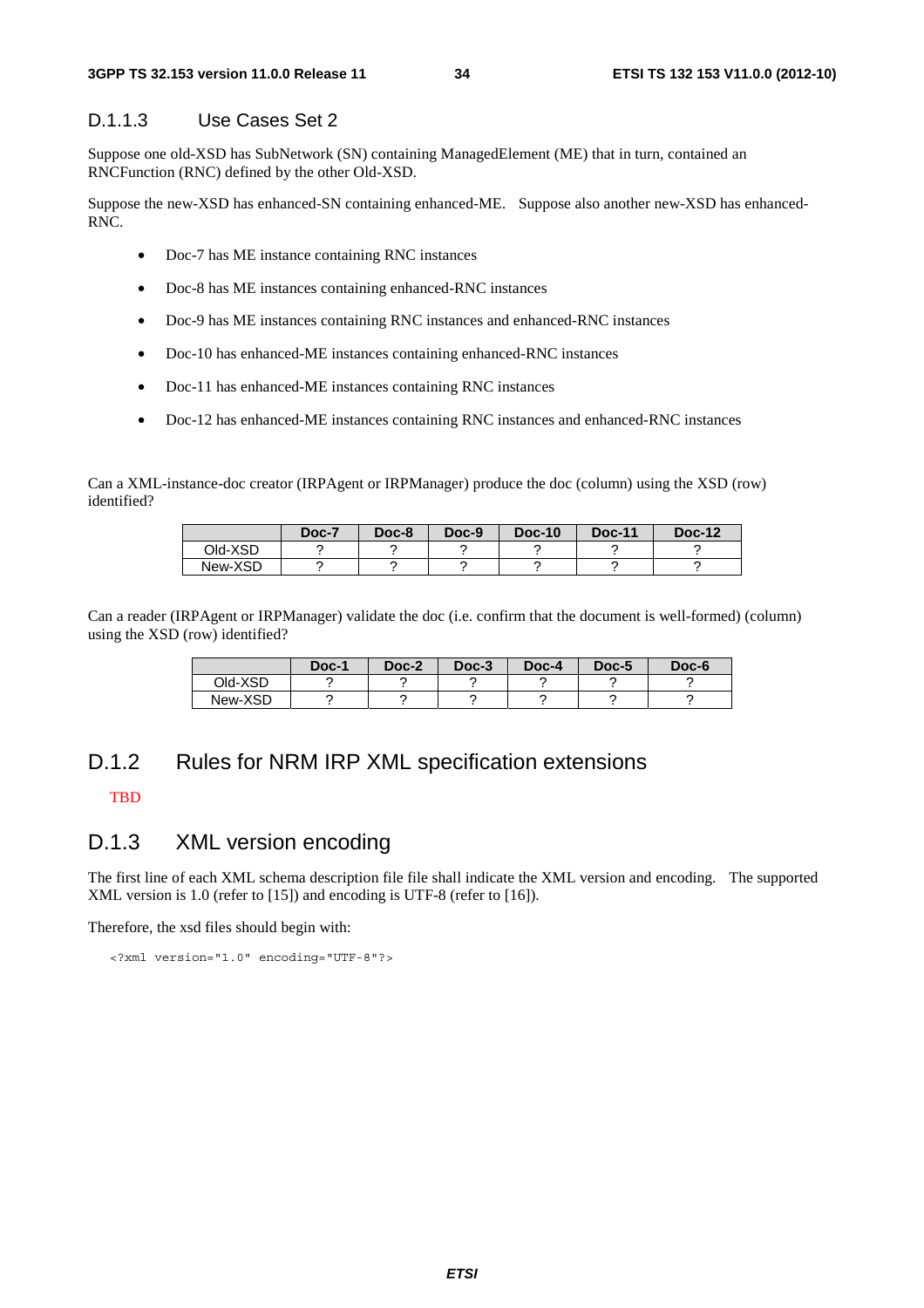# D.2 Guidelines

TBD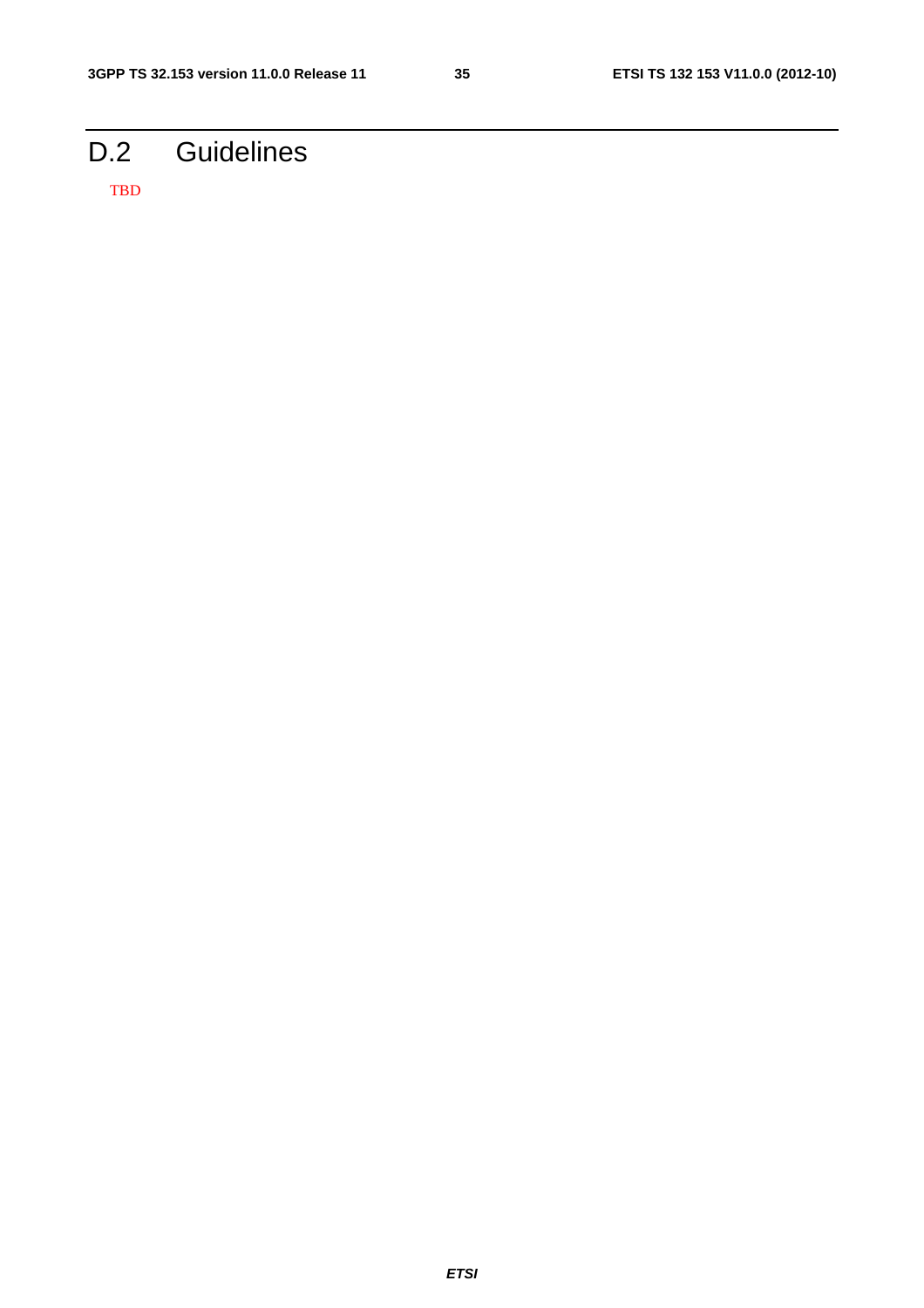# Annex E (informative): Change history

|             |       |           |           |                | <b>Change history</b>                                            |                                                    |        |            |
|-------------|-------|-----------|-----------|----------------|------------------------------------------------------------------|----------------------------------------------------|--------|------------|
| <b>Date</b> | TSG # | TSG Doc.  | <b>CR</b> | <b>Rev</b>     | Subject/Comment                                                  | Cat                                                | Old    | <b>New</b> |
| Mar 2008    | SA 39 | SP-080070 | $-1$      | --             | Submitted to SA#39 for Information                               | --                                                 | $-$    | 1.0.0      |
| Mar 2009    | SA-43 | SP-090057 | $- -$     | --             | Submitted to SA for approval                                     | --                                                 | 2.0.0  | 8.0.0      |
| Dec 2009    | SA 46 | SP-090719 | 001       | $\overline{a}$ | Discontinuation of the maintenance of WSDL/XML<br>schema folders | F                                                  | 8.0.0  | 9.0.0      |
| Jun 2010    | SA 48 | SP-100264 | 002       | --             | New rule for WSDL namespace URIs                                 |                                                    | 9.0.0  | 10.0.0     |
| Sep 2010    | SA 49 | SP-100489 | 003       | --             | Change rule for WSDL filenames                                   |                                                    | 10.0.0 | 10.1.0     |
| 2012-09     |       |           |           |                |                                                                  | Update 10.1.0<br>to Rel-<br>11<br>version<br>(MCC) |        | 11.00      |